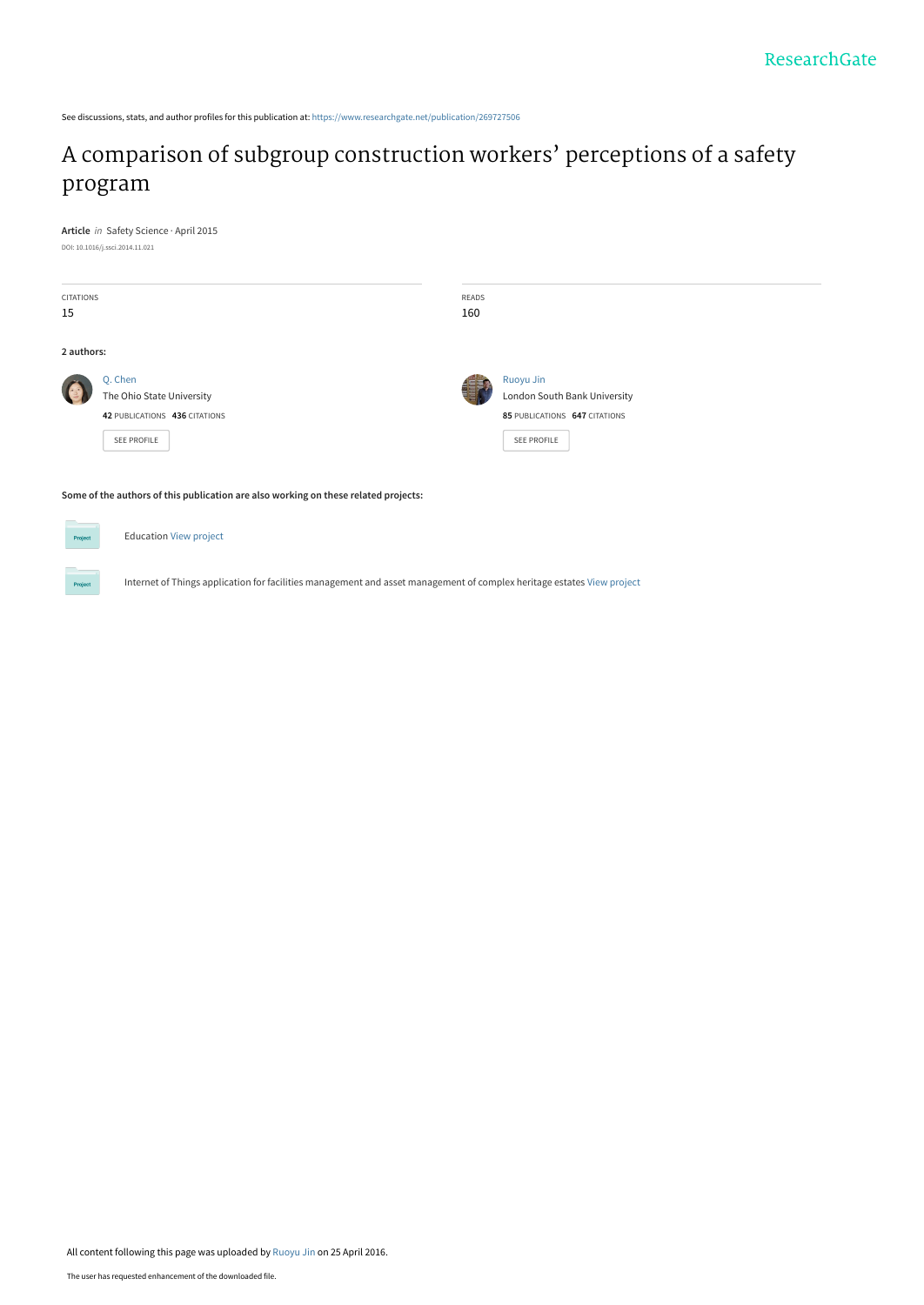#### [Safety Science 74 \(2015\) 15–26](http://dx.doi.org/10.1016/j.ssci.2014.11.021)

Contents lists available at [ScienceDirect](http://www.sciencedirect.com/science/journal/09257535)

Safety Science

journal homepage: [www.elsevier.com/locate/ssci](http://www.elsevier.com/locate/ssci)

## A comparison of subgroup construction workers' perceptions of a safety program



## Qian Chen <sup>a,</sup>\*, Ruoyu Jin <sup>b</sup>

<sup>a</sup> Construction Systems Management Program, The Ohio State University, 590 Woody Hayes Dr., Columbus, OH 43210-1058, USA <sup>b</sup> Department of Architecture and Built Environment, The University of Nottingham Ningbo China, SEB 323, 199 Taikang East Road, Ningbo, Zhejiang 315100, PR China

#### article info

Article history: Received 24 February 2013 Received in revised form 23 August 2014 Accepted 21 November 2014 Available online 13 December 2014

Keywords: Construction industry Safety Specialty contractors General contractor (GC)

#### A B S T R A C T

Subcontractor safety performance has become increasingly important due to the extensive use of subcontracting in construction and the elevated safety risks. Ensuring subcontractor safety has also become a major challenge of general contractors (GC). While many GCs leave the safety responsibility to individual subcontractors, others take active roles in helping them improve safety performance. To advance the understanding of how an active approach taken by the GC is received by subcontractors, a comparative study was performed to investigate subgroup workers' perceptions of a safety program implemented by a U.S. GC among all the workers on its jobsites. In this study, a 5-dimension 28-item questionnaire was administered to 350 workers on the GC's jobsites. The collected information was used to examine differences in workers' perceptions between selected subgroups, i.e., the GC and its subcontractors as well as high- and low-risk building trades. This research found more positive perceptions of the safety program (i.e., the overall perception and the awareness and acceptance dimensions) among the GC's workers than those of the subcontractors but no difference in perceptions from high- and low-risk trades. This research also identified differences in workers' perceptions among other subgroups (e.g., based on age ranges and safety violation records) and drew insights from workers' feedback to open-ended survey questions. The findings will help contractors better understand and manage their diverse workforce to improve jobsite safety performance.

- 2014 Elsevier Ltd. All rights reserved.

## 1. Introduction

Subcontracting the majority of the work to specialty contractors is a strategic approach employed by general contractors (GCs) to acquire needed construction services while achieving better cost control and risk management ([Hsieh, 1998\)](#page-11-0). In many building projects (especially in the residential sector), about 80–90% of the work is performed by subcontractors [\(Silberberg, 1991; Whitten,](#page-11-0) [1991; Hinze and Tracey, 1994\)](#page-11-0). As a result, their performance becomes one of the most important success-failure factors in construction projects. In many aspects such as contract management, quality control, work sequence, and information flows, managing subcontractors poses a significant challenge for GCs and construction management (CM) firms [\(Canter, 1993; Hinze and Tracey,](#page-11-0) [1994; Landin, 1995; Mecca, 1999; Holzemer et al., 2000; Swain](#page-11-0) [and Martin, 2000](#page-11-0)).

In recent years, subcontractor safety performance has become a critical issue, receiving increasing attention in project management, safety research, and safety and health regulations ([Johnstone et al., 2000; Toole, 2002; Hinze and Gambatese, 2003;](#page-11-0) [Fang et al., 2006](#page-11-0)). [Johnstone et al. \(2000\)](#page-11-0) pointed out that subcontracting increased the likelihood of multi-employer worksites, corner-cutting, dangerous forms of work disorganization, and other safety risks. Accordingly, safety and health risks associated with subcontractors emerge as significant business risks of prime contractors who are responsible for providing a safe working environment to all workers on the jobsites [\(Ivensky, 2008\)](#page-11-0). In housing construction, the extensive use of subcontracting and the presence of a larger number of small businesses have produced many negative health and safety effects on workers ([Quinlan, 2003\)](#page-11-0).

The implementation of a workplace safety program is considered an effective method to prevent or reduce work-related accidents and injuries ([Hislop, 1991; Tam et al., 2004; Aksorn and](#page-11-0) [Hadikusumo, 2008](#page-11-0)). However, subcontractors are usually smaller companies with limited budget, time, safety resources, and understanding of legal requirements or technological developments in safety ([Shaw, 1998; Wong and So, 2004](#page-11-0)). Also, smaller companies



<sup>⇑</sup> Corresponding author. Tel.: +1 614 292 2254; fax: +1 614 292 9448.

E-mail addresses: [chen.1399@osu.edu](mailto:chen.1399@osu.edu) (Q. Chen), [Ruoyu.Jin@nottingham.edu.cn](mailto:Ruoyu.Jin@nottingham.edu.cn) (R. Jin).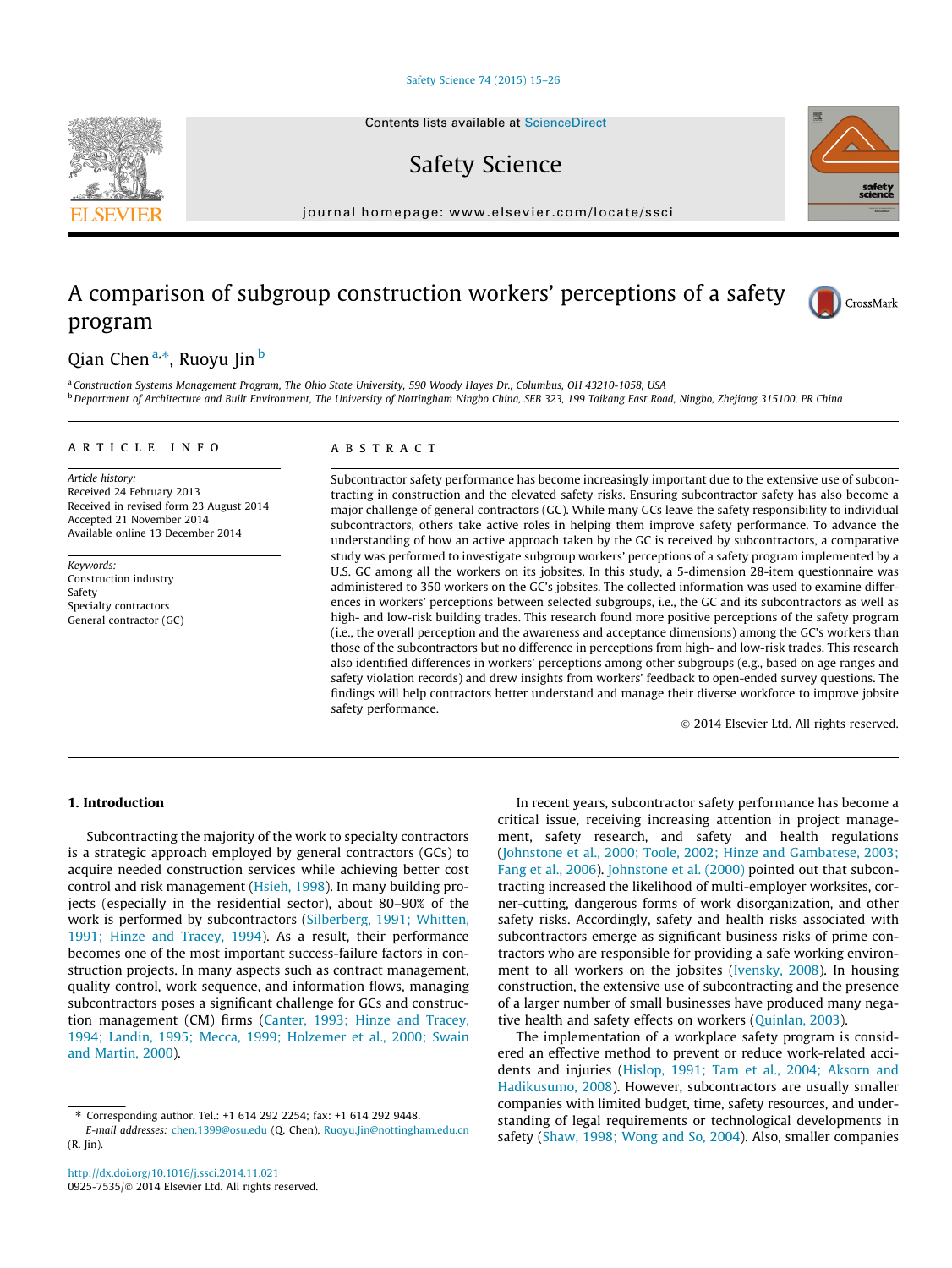<span id="page-2-0"></span>tend to put a lower priority on safety than larger companies and face difficulties to implement a safety program that could meet the requirements of GCs and Occupational Safety and Health Administration (OSHA) [\(Wilson and Koehn, 2000](#page-12-0)). To address these issues, it is not uncommon to see that some GCs or CM firms have taken active roles (e.g., enforcing specific safety requirements or even a comprehensive safety program) in helping subcontractors improve their safety management and performance.

However, implementing a site-wide safety program can be very challenging. Firstly, subcontractors hired for a project usually work in different trades. Substantial differences may exist in types of equipment they use, standards they follow, work skills and working conditions required, and many other aspects. [Baradan and](#page-11-0) [Usmen \(2006\)](#page-11-0) performed an occupational injury and fatality risk analysis on 16 building trades and found that ironworkers, roofers, brickmasons, electricians, insulation workers, carpenters, and painters & paperhangers were high-risk trades in terms of safety; comparatively, other studied building trades had lower safety risks. Secondly, subcontractors employ a diverse workforce, consisting of various subpopulations with different backgrounds and experiences. This caused many difficulties in providing job safety and health protection for workers ([CDC, 1999\)](#page-11-0). Researchers have found that subgroup workers (e.g., non-union workers, immigrant workers, new workers, and certain age groups) faced higher safety and health risks [\(Welch et al., 2000; Fabrega and Starkey, 2001;](#page-12-0) [Suruda et al., 2003; Dong and Platner, 2004; Windau and Meyer,](#page-12-0) [2005; EU-OSHA, 2006; Mah, 2007\)](#page-12-0).

In the literature, there is limited research on how the active safety management approaches taken by GCs or CM firms were received by subcontractors' or subgroup workers and what the potential barriers were in implementing site-wide safety requirements or programs across a diverse workforce. This paper presents a comparative study on subgroup workers' perceptions of a safety program launched by a regional GC in the U.S. building construction industry. By combining quantitative and qualitative analysis of perception questionnaire survey results, this paper examines differences in awareness, acceptance, and other perceptions of the safety program for several pairs of subgroups, including the GC's and subcontractors' workers, high- and low-risk building trades, different age groups, etc. Thus an understanding of how a GC's safety program might be implemented in and perceived by different subgroups as well as valuable insights can be generated to improve the development and implementation of similar safety programs.

## 1.1. Factors influencing GCs' and CM firms' control on subcontractor safety

A safety study sponsored by the Construction Industry Institute revealed that generally subcontractor safety was influenced more by GCs and CM firms than by subcontractors themselves ([Hinze](#page-11-0) [and Figone, 1988; Hinze and Talley, 1988](#page-11-0)). This underscored the important roles that could be played by GCs and CM firms in managing subcontractor safety. However, in [Chen and Jin \(2012\),](#page-11-0) a quantitative study on the impact of a GC's site-wide safety program showed that the program was effective in reducing accidents and safety violations among the GC's workers but had less effect on subcontractors' safety performance. This suggested that some factors might have influenced the implementation and effectiveness of this program when a diverse workforce was involved.

Besides some safety-influencing factors from subcontractors themselves, such as the risk levels of their trades, worker turnover rates, and the manner in which the training was provided ([Hinze](#page-11-0) [and Gambatese, 2003; Baradan and Usmen, 2006\)](#page-11-0), the level of control on subcontractors' workforce was also recognized to have an impact on the effectiveness of the main contractor's safety program [\(Tam and Fung, 1998; Goldenhar et al., 2001\)](#page-12-0). [Fang et al.](#page-11-0) [\(2006\)](#page-11-0) revealed that a less positive view of the safety climate from the employees of subcontractors or joint ventures could reduce the GC's control on its jobsites as well as the levels of worker commitment in safety. Variations in safety culture/climate have also been frequently found between other subgroups, including workers with different daily work demands and experiences ([Waring,](#page-12-0) [1992\)](#page-12-0), senior and junior staff ([Mason and Simpson, 1995;](#page-11-0) [Budworth, 1997\)](#page-11-0), union and non-union workers ([Gillen et al.,](#page-11-0) [2002\)](#page-11-0), occupational groups based on job types ([McDonald et al.,](#page-11-0) [2000; Glendon and Litherland, 2001\)](#page-11-0), etc. Significant differences in safety climate were also identified between subgroups from different organizations ([Cox and Cheyne, 2000; Lee and Harrison,](#page-11-0) [2000; McDonald et al., 2000](#page-11-0)).

Causes of different safety culture/climate are multifaceted. Most subcontractors seemed to believe that safety should be the responsibilities of prime contractors and/or design engineers, and therefore had no or little interest in safety matters [\(Toole, 2002;](#page-12-0) [Wong and So, 2004\)](#page-12-0). Inter-group variations in supervisors' safety practices (e.g., a supervisor directs workers to disregard certain safety procedures under work pressure) can create a different subunit of safety culture/climate [\(Zohar, 2000\)](#page-12-0). [Fang et al. \(2006\)](#page-11-0) identified significant relationships between safety climate and workers' personal characters, including age, gender, marital status, education level, safety knowledge, and individual safety behavior.

#### 1.2. A review of existing safety management programs and approaches

Many different approaches can be applied by GCs or CM firms to improve jobsite safety. The common approaches adopted by various safety programs include, but may not be limited to:

- Behavior-based safety (BBS): Improve employees' safety performance by observing and inspecting pre-established safe or unsafe practices/behaviors ([Geller, 1998a; Lingard and](#page-11-0) [Rowlinson, 1998; DePasquale and Geller, 1999; Cooper, 2003;](#page-11-0) [BSMS, 2013\)](#page-11-0);
- People-based safety (PBS): Improve occupational safety and health by focusing more on people-based factors that can influence employees' attitude and organizational safety culture [\(Geller, 1998b; Williams, 2003; Geller and Wiegand, 2005\)](#page-11-0);
- Cultural intervention: Promote safe work environments and reduce workers' unsafe behaviors by improving safety awareness, attitude, and climate [\(Mohamed, 2003; Nieva and Sorra,](#page-11-0) [2003; Choudhry et al., 2007a,b; Oh and Sol, 2008; Zhou et al.,](#page-11-0) [2008](#page-11-0)).

While these approaches have their own pros and cons, effective safety and health management programs usually incorporate four basic components: management leadership and employee involvement, worksite analysis, hazard prevention and control, and safety and health training ([Garner, 2004](#page-11-0)). In reality, not every implemented safety program was comprehensive to include all these four components. Also, big variations might exist in the implementation process. For example, in a survey of 45 non-union U.S. contractors, [Goldenhar et al. \(2001\)](#page-11-0) found that the majority of these contractors had a formal safety program in place. However, 78% of them did not include subcontractors in their structured and/or on-the-job training due to the presence of subcontractors' own safety programs, lack of time or coordination, liability issues, etc. Although most surveyed contractors tried to pair-up experienced workers/mentors with inexperienced workers, their mentoring programs lacked formalized processes for selecting qualified mentors, coaching them on how to mentor effectively, and defining goals, time frame, and mentor compensation for these programs.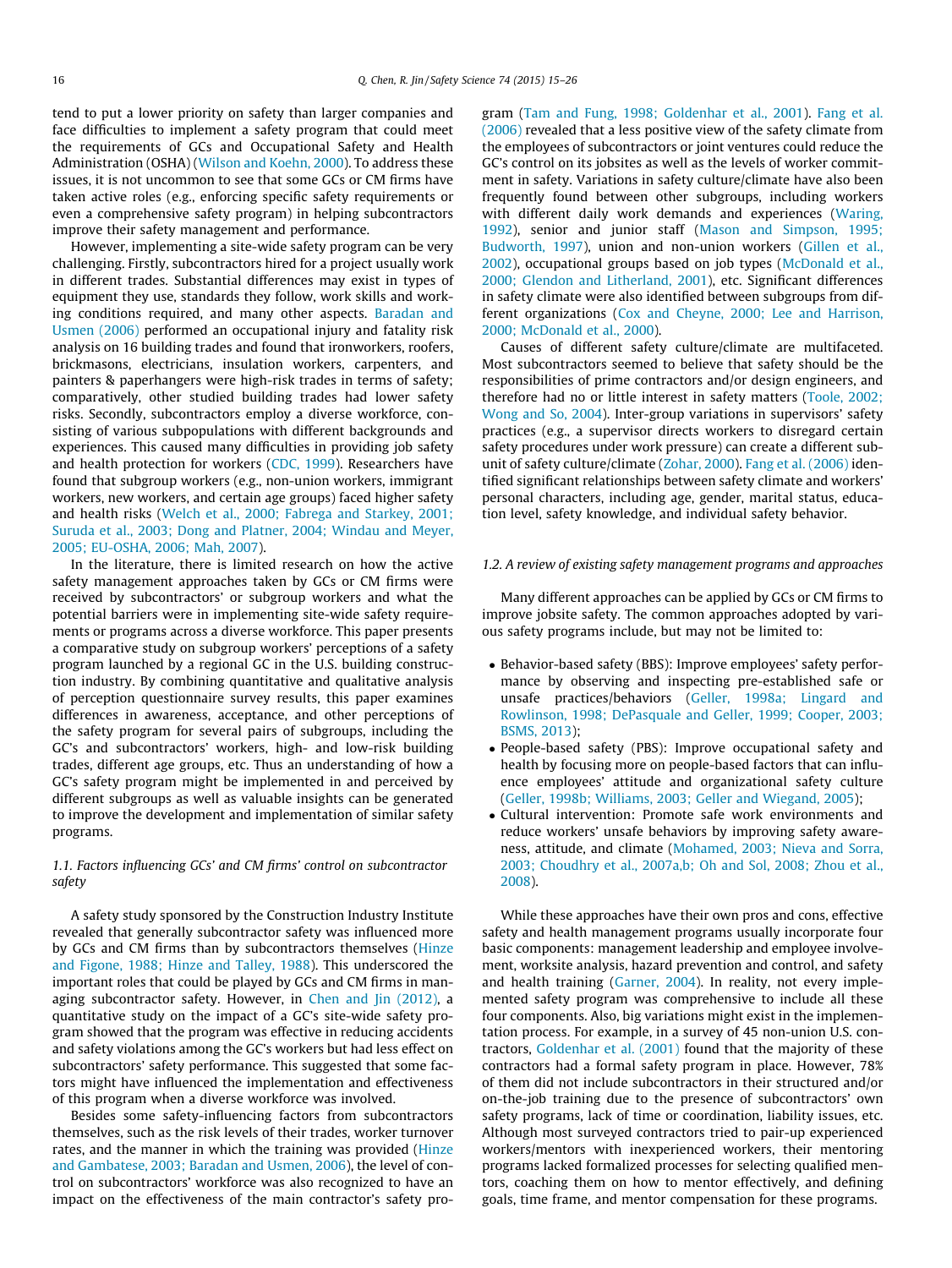As highlighted in the document of National Construction Agenda [\(CDC, 2008](#page-11-0)), the increasingly multilingual/multi-cultural nature of construction sites and the increasingly complicated management-matrices of subcontractors, vendors and prefabricators are among safety and health management challenges. It is necessary to develop and evaluate program elements and management system approaches that can address the needs of vulnerable workers. The agenda encourages performing surveys (e.g., worker perception surveys) and focus groups to understand the current use and effectiveness of safety and health management programs.

## 2. The GC's safety management program studied in this paper

The studied safety program was developed by the GC to (1) improve workers' safety awareness, attitude, accountability and involvement in safety management, and (2) reduce injuries and workers' exposure to ''Focus 4 Hazards'' (i.e., falls, electrocution, struck-by, and caught-in/between) defined by [OSHA \(2011\).](#page-11-0) This ongoing program was initially launched on the GC's jobsites at the end of May 2008 after related training was given to both the GC's and subcontractors' employees. Since its inception, safety and accountability (i.e., workers being held responsible for safety violations) have been continuously enforced among the GC's employees, all hired subcontractors, and material suppliers at all tiers.

The program emphasizes three basic safety management elements: (1) 100% eye protection (i.e., workers wearing safety glasses at all times on the project except during scheduled breaks away from potential eye hazards or while in a trailer), (2) daily ''huddle'' (toolbox) meetings, and (3) accountability for 20 non-negotiable unsafe behaviors identified to have close relationships with the ''Focus 4 Hazards''. Each hazard category contains five non-negotiables, which are all OSHA violations. For example, ''working at heights of 6 feet or greater with no approved fall protection'' and ''improperly using a step ladder'' are two of the five non-negotiables under the falls category. ''Working within 10 feet of power lines'' is a non-negotiable under the electrical category. More details about the 20 non-negotiables can be found in [Chen and Jin \(2012\).](#page-11-0)

In this program, safety representatives and management staff are required to report workers' violations on 20 non-negotiable behaviors. Workers are also strongly encouraged to report violations from their peers. The penalty for those who commit a firsttime violation is ''being immediately removed from the jobsite for one day''. However, they can return to job the following morning to lead the ''huddle'' meeting and sign an engagement letter. A second-time violation by the same person would lead to different consequences: The GC's workers will be separated from the GC without pay and benefits for 30 days but are eligible for rehiring; subcontractor's workers will not be allowed to work on the GC's projects for one year. For subcontractors having a higher number of violations, they are required to have a plan of correction and a full-time safety specialist or competent person on the project at their own cost.

[Chen and Jin \(2012\)](#page-11-0) reported that this safety program had successfully reduced accidents and safety violations among the GC's workers but had less effect on subcontractors' safety performance. This raised specific questions: How was this program received by the diverse workforce of subcontractors and what might affect its effectiveness among these workers? A well-designed and executed worker perception survey would provide valuable insights to help answer these questions.

## 3. Research methodology

This study compared subgroups' perceptions of the studied safety program. The purpose was to: (1) test the hypothesis that perception variations existed between subgroup workers; (2) explore potential causes of such differences; and (3) offer insights for contractors to improve the effectiveness of their safety programs across a diverse workforce. This study developed a comprehensive questionnaire to survey workers on the GC's jobsites. The 28 survey questions were in multiple-choice, Likert scale, and open-ended formats. Except for the general background questions and open-ended questions to solicit feedback, the remaining survey questions were grouped into five dimensions: awareness, accountability, acceptance, general safety attitude, and schedule impact. To ensure the relevance and accuracy of the questionnaire, the GC's feedback was sought and incorporated into the revision of the questionnaire. The approval from the University Institutional Review Board was obtained before the start of the survey.

To ensure wide participation and thoughtful response from workers, the face-to-face survey approach was adopted. From November 2010 to January 2011, researchers visited the GC's 31 construction sites, spanning six regions in four states. Up to 350 workers were surveyed. Most of the interviews were conducted in the GC's trailers while some were performed in the field. Each time, 3–5 workers were brought in by a GC's safety coordinator and left alone with researchers. The workers were given choices to fill in questionnaires by themselves or take a one-on-one interview with one of the researchers. In the latter option, the researcher asked a worker questions and recorded his/her responses on the questionnaire. This was beneficial to workers with low literacy levels. Questionnaires finished by workers themselves were checked by researchers to ensure that open-ended questions received adequate responses. Translated questionnaires were also provided for 11 Spanish-speaking workers.

The collected information was entered into a computer and sorted separately for different subgroups, including the GC, subcontractors, high-risk trades, and low-risk trades. After evaluating the distribution and frequency ranking of different types of safety violations reported from May 2008 to December 2011 [\(Chen and](#page-11-0) [Jin, 2012](#page-11-0)), this research categorized roofing, steel, masonry, insulation, drywall, and mechanical workers as high-risk trades because they frequently work at height and committed most of fall-related violations. All other workers (e.g., concrete workers, carpenters, excavators, rebar installers, operators, and others not specified in the survey) were classified as low-risk trades. This categorization was agreed by the GC. This research selected 15 survey questions to calculate overall perception scores for different subgroups. Since the selected questions fell into four dimensions (awareness, accountability, acceptance, and general safety attitude), subgroup scores for each of these dimensions were also computed. The schedule impact dimension was not included in the calculation of perception scores because answers to these questions were not necessarily positive or negative perceptions.

The non-parametric Wilcoxon Rank-Sum (WRS) test, the Inference Concerning Two Means with a t-distribution test (ICTM-t), and the Two-proportion Z-test [\(Johnson, 2005](#page-11-0)) were performed to examine subgroup differences. WRS holds more power than the *t*-test in studying non-normally distributed data ([Bridge and](#page-11-0) [Sawilowsky, 1999](#page-11-0)). It was applied to compare subgroup workers' perception scores on each dimension and individual questions under each dimension. ICTM-t was adopted to compare subgroups' overall perception scores, which were likely to be continuously and normally distributed. The Two-proportion Z-test was used to analyze questions not included in the calculation of perception scores. All the statistical tests used a two-tailed approach based on the same null hypothesis that subgroups had the same mean or median value using the 5% level of significance. The alternative hypothesis was that subgroups had different perceptions on the studied question, dimension, or the overall perception. While the p values were used to determine whether statistically significant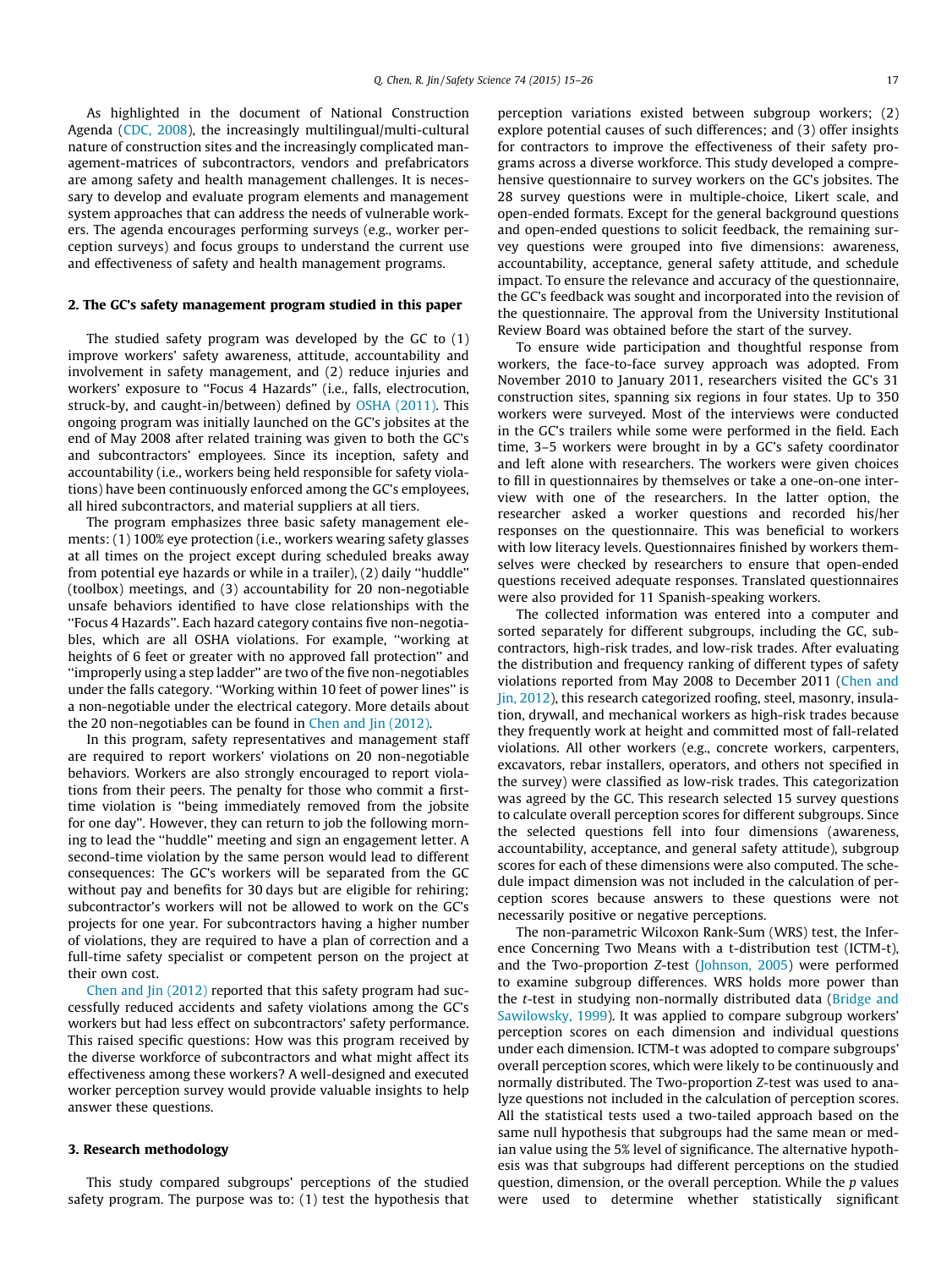differences existed between paired subgroups, the z scores indicated the direction of difference for comparison subgroups with statistical differences.

Besides the two pairs of subgroups this study focused on, a few other subgroups were also analyzed by using the ICTM-t test. They were created based on (1) different age ranges (younger than 30, 30–49, and above 50), (2) whether or not the workers had worked on multiple projects with the GC, and (3) whether or not they had been asked to leave the GC's jobsites due to a safety violation. Furthermore, responses to open-ended questions were analyzed and compared between the GC's and subcontractors' workers using content analysis and statistical tests. First, repeatedly mentioned keywords or phrases were identified by adopting a method of coding for explicit concepts. Then, relational analysis was used to verify the relevance of those keywords or phrases and to determine their relationships and categorization. Lastly, subgroup differences were identified through frequency counts and the two-tailed Twoproportion Z-test.

## 4. Results

## 4.1. Characteristics of subgroup workers

Of 350 workers surveyed in this study, 31% of them were the GC's employees ( $N = 110$ ) while the remaining 69% were from subcontractors hired by the GC ( $N = 240$ ). Furthermore, 41% of the workers surveyed were in high-risk trades  $(N = 145)$  and the remaining 59% were in low-risk trades ( $N = 205$ ). Table 1 summarizes the characteristics of these subgroups.

This study found that only 12% of the GC's workers worked in high-risk trades compared to 53% of subcontractors' workers working in these trades. The rest of the GC's and subcontractors' workers worked in low-risk trades. The statistical analysis confirmed that more subcontractors' workers worked in high-risk trades while more GC's workers worked in low-risk trades. Compared with subcontractors, the GC tended to have more old workers (above 50). In addition, 90% of the GC's workers had worked on multiple projects with the GC while only 62% of subcontractors' workers had done so. This implied that the GC's workers might have had more exposure to the safety program than workers of subcontractors, which led to their increased awareness of the program. Both subgroups had a similar portion of workers who had

#### Table 1

Characteristics of workers for subgroups compared.

been asked to leave the GC's jobsites due to safety violations. So if they had biased views on the program, the influences on the final survey results would be very similar for both subgroups.

For high-risk trades, only 10% of their workers were from the GC while 90% were from subcontractors. This seems to be aligned with a common perception in the field that most high-risk jobs are performed by subcontractors. Compared to high-risk trades, low-risk trades had slightly lower percentage of middle-aged workers. In addition, high-risk trades had a lower percentage of workers (62%) who had worked on multiple projects with the GC when compared to low-risk trades (77%). No statistical difference was found between the two subgroups in percentage of workers who had been asked to leave the GC's jobsite due to safety violations.

#### 4.2. Comparison between subgroups' perception scores

#### 4.2.1. Dimension one: awareness of the safety program

Awareness questions in the survey asked the workers how aware they were of the GC's safety program, its three basic elements, and the 20 non-negotiable unsafe behaviors, respectively. Results related to each subgroup and subgroup comparisons are shown in [Table 2](#page-5-0). It can be seen that the GC's workers had a better awareness of the non-negotiable behaviors than subcontractors' workers (as shown in the bolded  $p$  values). The GC's workers also outperformed the subcontractors' in the overall awareness as evidenced by a p value of 0.004. No difference in workers' awareness of the safety program was found between the high- and low-risk subgroups.

Workers who had some awareness of the 20 non-negotiable behaviors were asked to identify their ways of learning this information among four possible choices: (1) training (classroom and/or orientation video), (2) visuals (e.g., banners, flags, posters, hardhat stickers, tapes, etc.), (3) both training and visuals, and (4) others. Based on the data analysis, workers who learned through both training and visuals were likely to know more non-negotiables than workers only learning in one way or the other. Specifically, among workers who learned in both formats, 36% of them knew all 20 non-negotiables, 49% knew most of them, and 15% knew a few of them. In contrast, among workers who only learned through one way or the other, the percentage of those aware of all or most of 20 non-negotiables was lower (31% and 39%, respectively), and the percentage of workers knowing only a few non-negotiables

| Characteristics                                             | GC's vs. subcontractors' workers |                               | High-risk vs. low-risk trades |                          |  |
|-------------------------------------------------------------|----------------------------------|-------------------------------|-------------------------------|--------------------------|--|
|                                                             | GC (% of workers)                | Subcontractors (% of workers) | High-risk (% of workers)      | Low-risk (% of workers)  |  |
| High-risk trade workers<br>z-score/p value <sup>a</sup>     | 12%<br>$(-7.18)/0.000$           | 53%                           |                               |                          |  |
| Low-risk trade workers                                      | 88%                              | 47%                           |                               | $\overline{\phantom{a}}$ |  |
| GC's workers                                                |                                  | $\overline{\phantom{0}}$      | 10%                           | 46%                      |  |
| Subcontractors' workers<br>z score/p value                  |                                  | $\overline{\phantom{0}}$      | 90%<br>$(-7.05)/0.000$        | 54%                      |  |
| Age: Younger than 30<br>z score/p value                     | 29%<br>$(-0.28)/0.780$           | 31%                           | 26%<br>$(-1.32)/0.186$        | 33%                      |  |
| Between 30 and 49<br>z score/p value                        | 50%<br>$(-1.31)/0.190$           | 57%                           | 63%<br>2.35/0.0180            | 50%                      |  |
| Above 50<br>z score/p value                                 | 21%<br>2.19/0.028                | 12%                           | 11%<br>$-1.59/0.112$          | 17%                      |  |
| Worked on multiple projects with the GC<br>z score/p value  | 90%<br>5.25/0.000                | 62%                           | 62%<br>$(-2.95)/0.004$        | 77%                      |  |
| Had been asked to leave the GC's jobsite<br>z score/p value | 9%<br>0.67/0.502                 | 7%                            | 10%<br>1.14/0.254             | 6%                       |  |

<sup>a</sup> If the p value from the Two-proportion Z-test (two tailed) is less than 0.05, then a difference exists between the two subgroups compared. Also, a negative z score indicates that the first subgroup in the pair comparison (i.e., GC or high-risk trades) has a lower population proportion than the second subgroup (subcontractors or low-risk trades), and vice versa.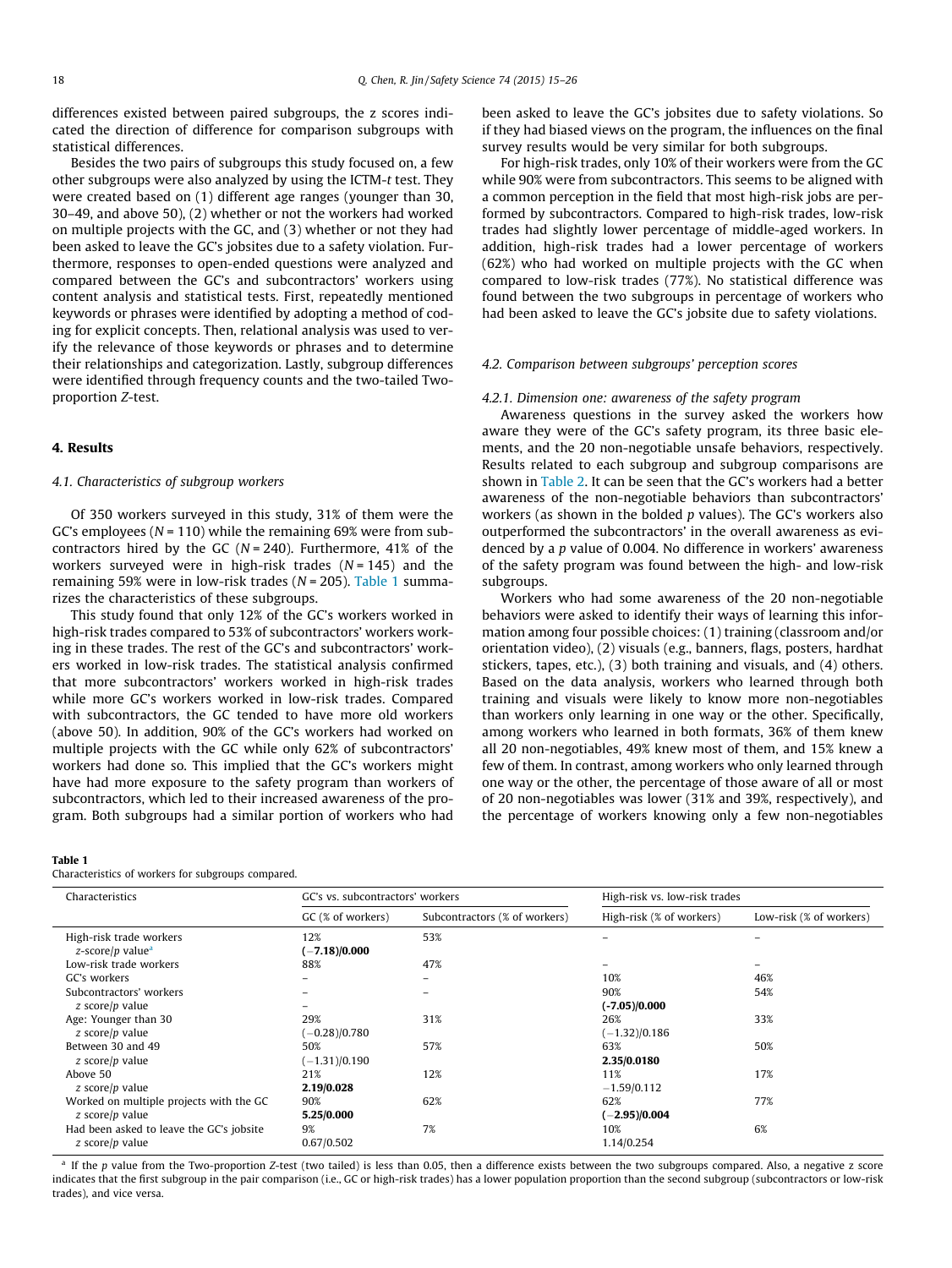#### <span id="page-5-0"></span>Table 2

Awareness of the safety program and its key elements.

| Response                                                                                                   | GC's vs. subcontractors' workers |                               | High-risk vs. low-risk trades |                         |  |
|------------------------------------------------------------------------------------------------------------|----------------------------------|-------------------------------|-------------------------------|-------------------------|--|
|                                                                                                            | GC (% of workers)                | Subcontractors (% of workers) | High-risk (% of workers)      | Low-risk (% of workers) |  |
| I. Are you aware of the GC's safety program?                                                               |                                  |                               |                               |                         |  |
| Yes $(1a)$                                                                                                 | 100%                             | 98%                           | 100%                          | 98%                     |  |
| No(0)                                                                                                      | 0%                               | 2%                            | 0%                            | 2%                      |  |
| z score/p value (WRS) <sup>b</sup>                                                                         | 0.25/0.802                       |                               | 0.31/0.756                    |                         |  |
| II. Which of the three basic elements of the program are you familiar with (choose all that apply)?        |                                  |                               |                               |                         |  |
| None of them $(0)$                                                                                         | 0%                               | 1%                            | 1%                            | 1%                      |  |
| One of them $(0.33)$                                                                                       | 7%                               | 12%                           | 12%                           | 9%                      |  |
| Two of them $(0.67)$                                                                                       | 12%                              | 16%                           | 12%                           | 15%                     |  |
| All of them $(1)$                                                                                          | 81%                              | 71%                           | 75%                           | 75%                     |  |
| z score/p value (WRS)                                                                                      | 1.70/0.092                       |                               | 0.07/0.948                    |                         |  |
| III. Are you aware of the 20 non-negotiable behaviors listed in the accountability element of the program? |                                  |                               |                               |                         |  |
| No idea about them $(0)$                                                                                   | 2%                               | 10%                           | 6%                            | 8%                      |  |
| Aware of a few of them (0.33)                                                                              | 15%                              | 22%                           | 19%                           | 21%                     |  |
| Aware of most of them (0.67)                                                                               | 45%                              | 38%                           | 42%                           | 42%                     |  |
| Aware of all of them (1)                                                                                   | 38%                              | 30%                           | 33%                           | 29%                     |  |
| $z$ score/p value (WRS)                                                                                    | 3.19/0.002                       |                               | 0.86/0.392                    |                         |  |
| Overall for "Awareness"                                                                                    |                                  |                               |                               |                         |  |
| z score/p value (WRS)                                                                                      | 2.91/0.004                       |                               | 0.59/0.553                    |                         |  |
|                                                                                                            |                                  |                               |                               |                         |  |

<sup>a</sup> The number denotes the score assigned for selecting this option.<br><sup>b</sup> If the n value (from the WPS test) for an item is less than 0.05, then

<sup>b</sup> If the p value (from the WRS test) for an item is less than 0.05, then a difference exists between the two comparison subgroups. The direction of differences can be shown by the related z score. A positive z score indicates that the first subgroup in the pair comparison (i.e., GC or high-risk group) had a higher score than the second subgroup (subcontractors or low-risk group), and vice versa.



Fig. 1. Ways of learning 20 non-negotiable behaviors.

increased (27%). In addition, 3% of these workers were completely unaware of these non-negotiables.

Fig. 1 illustrates how subgroups' workers learned the 20 nonnegotiable behaviors. It can be seen that 59% of the GC's workers learned this information through both training and visuals compared with 48% of subcontractors' workers who did so, although no statistical difference was identified between these two subgroups ( $p$  value = 0.062). In contrast, this study found that a higher percentage of low-risk trade workers were provided with a more

## effective means of learning non-negotiables compared to high-risk trade workers ( $p$  value = 0.012).

## 4.2.2. Dimension two: accountability for safety

Accountability questions aimed to test workers' understanding of their safety responsibility and the consequences of safety violations. Results related to each subgroup and subgroup comparisons are shown in Table 3. Among the two pairs of subgroups compared, no statistical differences were found in the accountability

#### Table 3

Understanding of safety responsibility and consequences of safety violations.

| Response                                                                                           | GC's vs. subcontractors' workers |     | High-risk vs. low-risk trades |                         |  |
|----------------------------------------------------------------------------------------------------|----------------------------------|-----|-------------------------------|-------------------------|--|
| Subcontractors (% of workers)<br>GC (% of workers)                                                 |                                  |     | High-risk (% of workers)      | Low-risk (% of workers) |  |
| I. Do you understand how you will be held responsible for violating one of the 20 non-negotiables? |                                  |     |                               |                         |  |
| Yes $(1)$                                                                                          | 95%                              | 87% | 93%                           | 86%                     |  |
| No(0)                                                                                              | 5%                               | 13% | 7%                            | 14%                     |  |
| z score/p value (WRS)                                                                              | 1.28/0.200                       |     | 1.00/0.318                    |                         |  |
| II. a. What is the consequence of a first-time violation?                                          |                                  |     |                               |                         |  |
| Know the right consequence $(0.5)$                                                                 | 65%                              | 56% | 61%                           | 56%                     |  |
| Do not know $(0)$                                                                                  | 35%                              | 44% | 39%                           | 44%                     |  |
| z score/p value (WRS)                                                                              | 0.92/0.360                       |     | 0.77/0.444                    |                         |  |
| b. What is the consequence of a second-time violation?                                             |                                  |     |                               |                         |  |
| Know the right consequence $(0.5)$                                                                 | 38%                              | 35% | 35%                           | 36%                     |  |
| Do not know $(0)$                                                                                  | 62%                              | 65% | 65%                           | 64%                     |  |
| z score/p value (WRS)                                                                              | 0.77/0.442                       |     | $(-0.03)/0.976$               |                         |  |
| Overall for "accountability"                                                                       |                                  |     |                               |                         |  |
| $z$ score/p value (WRS)                                                                            | 1.86/0.062                       |     | 0.81/0.418                    |                         |  |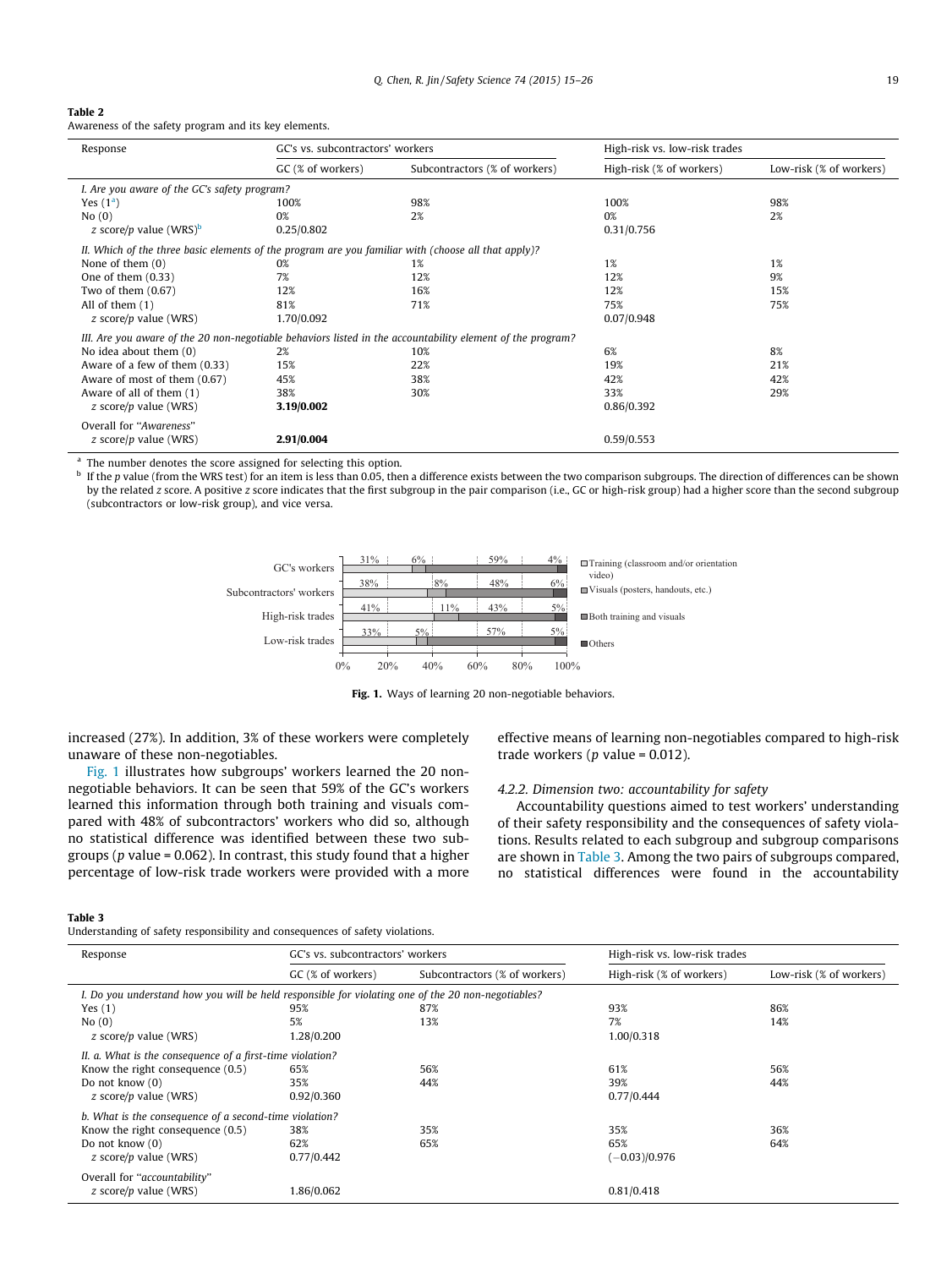<span id="page-6-0"></span>

Fig. 2. Fairness of safety violation consequences.

## Table 4

Acceptance of the safety program and its effectiveness.

dimension. The findings for knowing the consequences of violation are consistent. For all the four subgroups, the majority of workers (ranging from 56% to 65%) knew the right consequence of a firsttime violation. However, the percentage of workers who knew the right consequence of a second-time violation was significantly reduced in four subgroups, only ranging from 35% to 38%.

It was assumed that individual workers' perceptions of the safety program might be affected if they had committed a safety violation and been penalized before. However, this might have also put them in a better position to share their feelings regarding the program's enforcement and the fairness of the consequences. In

| GC (% of workers)<br>Low-risk (% of workers)<br>Subcontractors (% of workers)<br>High-risk (% of workers)<br>I. Do you feel that the safety program has increased employees' safety awareness on the GC's jobsites?<br>44%<br>52%<br>39%<br>Significantly increased (1)<br>45%<br>Slightly increased (0.5)<br>54%<br>50%<br>45%<br>56%<br>Not increased at all (0)<br>2%<br>5%<br>3%<br>5%<br>0.07/0.944<br>2.44/0.012<br>z score/p value (WRS)<br>II. Do you feel that the GC's safety program contributes to a safer work site?<br>97%<br>Contributed to a safer work site (1)<br>97%<br>95%<br>95%<br>5%<br>3%<br>5%<br>Not contributed to a safer site (0)<br>3%<br>$z$ score/p value (WRS)<br>0.33/0.742<br>0.20/0.842<br>III. If you have worked on multiple projects of the GC, has safety been enforced consistently?<br>Enforced consistently (1)<br>66%<br>65%<br>67%<br>65%<br>Not enforced consistently (0)<br>33%<br>35%<br>34%<br>35%<br>0.19/0.848<br>$z$ score/p value (WRS)<br>0.54/0.586<br>IV. What best describes your feeling about how the safety program is enforced?<br>Genuine attempt to keep workers safe (1)<br>76%<br>74%<br>77%<br>73%<br>24%<br>26%<br>23%<br>27%<br>Negative perception( $s$ ) (0)<br>0.28/0.780<br>0.46/0.666<br>$z$ score/p value (WRS)<br>V. a. Please measure the effectiveness of "100% requirement for safety glass" in creating a safer work environment<br>Very effective (1/3)<br>64%<br>60%<br>63%<br>61%<br>Somewhat effective (1/6)<br>22%<br>24%<br>24%<br>23%<br>8%<br>Neutral (0)<br>5%<br>11%<br>10%<br>2%<br>2%<br>Somewhat ineffective (-1/6)<br>2%<br>2%<br>Very ineffective $(-1/3)$<br>5%<br>3%<br>4%<br>5%<br>0.76/0.448<br>0.07/0.946<br>$z$ score/p value (WRS)<br>b. Please measure the effectiveness of "daily huddle meeting" in creating a safer work environment<br>Very effective (1/3)<br>42%<br>28%<br>31%<br>35%<br>29%<br>31%<br>Somewhat effective (1/6)<br>39%<br>26%<br>31%<br>29%<br>23%<br>Neutral $(0)$<br>14%<br>6%<br>3%<br>6%<br>Somewhat ineffective (-1/6)<br>2%<br>9%<br>5%<br>Very ineffective $(-1/3)$<br>3%<br>8%<br>$z$ score/p value (WRS)<br>4.09/0.000<br>$(-0.29)/0.772$<br>c. Please measure the effectiveness of "accountability/20 non-negotiables" in creating a safer work environment<br>43%<br>40%<br>Very effective (1/3)<br>50%<br>37%<br>24%<br>24%<br>28%<br>Somewhat effective (1/6)<br>31%<br>Neutral $(0)$<br>13%<br>30%<br>28%<br>23%<br>Somewhat ineffective (-1/6)<br>4%<br>4%<br>1%<br>5%<br>5%<br>4%<br>4%<br>Very ineffective $(-1/3)$<br>2%<br>2.67/0.008<br>0.34/0.734<br>$z/p$ value (WRS)<br>VI. How would you rate the GC's safety program compared to other company's safety program?<br>Better (1)<br>75%<br>41%<br>52%<br>50%<br>The same $(0)$<br>22%<br>52%<br>42%<br>44%<br>7%<br>Not as effective $(-1)$<br>3%<br>6%<br>6%<br>4.91/0.000<br>0.23/0.814<br>$z/p$ value (WRS)<br>VII. Do you feel safer on the GC's jobsites as compared to other jobsites you have worked on?<br>25%<br>35%<br>29%<br>Much safer $(1)$<br>46%<br>37%<br>27%<br>28%<br>31%<br>Safer (0.5)<br>15%<br>40%<br>31%<br>34%<br>Same $(0)$<br>Less safe $(-0.5)$<br>2%<br>5%<br>4%<br>4%<br>0%<br>3%<br>2%<br>2%<br>Much less safe $(-1)$<br>$z/p$ value (WRS)<br>5.23/0.000<br>0.92/0.358<br>Overall for "acceptance" <sup>a</sup><br>$z/p$ value (WRS)<br>4.28/0.000<br>0.87/0.386 | Response | GC's vs. subcontractors' workers |  | High-risk vs. low-risk trades |  |  |
|---------------------------------------------------------------------------------------------------------------------------------------------------------------------------------------------------------------------------------------------------------------------------------------------------------------------------------------------------------------------------------------------------------------------------------------------------------------------------------------------------------------------------------------------------------------------------------------------------------------------------------------------------------------------------------------------------------------------------------------------------------------------------------------------------------------------------------------------------------------------------------------------------------------------------------------------------------------------------------------------------------------------------------------------------------------------------------------------------------------------------------------------------------------------------------------------------------------------------------------------------------------------------------------------------------------------------------------------------------------------------------------------------------------------------------------------------------------------------------------------------------------------------------------------------------------------------------------------------------------------------------------------------------------------------------------------------------------------------------------------------------------------------------------------------------------------------------------------------------------------------------------------------------------------------------------------------------------------------------------------------------------------------------------------------------------------------------------------------------------------------------------------------------------------------------------------------------------------------------------------------------------------------------------------------------------------------------------------------------------------------------------------------------------------------------------------------------------------------------------------------------------------------------------------------------------------------------------------------------------------------------------------------------------------------------------------------------------------------------------------------------------------------------------------------------------------------------------------------------------------------------------------------------------------------------------------------------------------------------------------------------------------------------------------------------------------------------------------------------------------------------------------------------------------------------------------------------------------------------------------------------------------------------------------------------------------------------------------------------------------------------------------------|----------|----------------------------------|--|-------------------------------|--|--|
|                                                                                                                                                                                                                                                                                                                                                                                                                                                                                                                                                                                                                                                                                                                                                                                                                                                                                                                                                                                                                                                                                                                                                                                                                                                                                                                                                                                                                                                                                                                                                                                                                                                                                                                                                                                                                                                                                                                                                                                                                                                                                                                                                                                                                                                                                                                                                                                                                                                                                                                                                                                                                                                                                                                                                                                                                                                                                                                                                                                                                                                                                                                                                                                                                                                                                                                                                                                                   |          |                                  |  |                               |  |  |
|                                                                                                                                                                                                                                                                                                                                                                                                                                                                                                                                                                                                                                                                                                                                                                                                                                                                                                                                                                                                                                                                                                                                                                                                                                                                                                                                                                                                                                                                                                                                                                                                                                                                                                                                                                                                                                                                                                                                                                                                                                                                                                                                                                                                                                                                                                                                                                                                                                                                                                                                                                                                                                                                                                                                                                                                                                                                                                                                                                                                                                                                                                                                                                                                                                                                                                                                                                                                   |          |                                  |  |                               |  |  |
|                                                                                                                                                                                                                                                                                                                                                                                                                                                                                                                                                                                                                                                                                                                                                                                                                                                                                                                                                                                                                                                                                                                                                                                                                                                                                                                                                                                                                                                                                                                                                                                                                                                                                                                                                                                                                                                                                                                                                                                                                                                                                                                                                                                                                                                                                                                                                                                                                                                                                                                                                                                                                                                                                                                                                                                                                                                                                                                                                                                                                                                                                                                                                                                                                                                                                                                                                                                                   |          |                                  |  |                               |  |  |
|                                                                                                                                                                                                                                                                                                                                                                                                                                                                                                                                                                                                                                                                                                                                                                                                                                                                                                                                                                                                                                                                                                                                                                                                                                                                                                                                                                                                                                                                                                                                                                                                                                                                                                                                                                                                                                                                                                                                                                                                                                                                                                                                                                                                                                                                                                                                                                                                                                                                                                                                                                                                                                                                                                                                                                                                                                                                                                                                                                                                                                                                                                                                                                                                                                                                                                                                                                                                   |          |                                  |  |                               |  |  |
|                                                                                                                                                                                                                                                                                                                                                                                                                                                                                                                                                                                                                                                                                                                                                                                                                                                                                                                                                                                                                                                                                                                                                                                                                                                                                                                                                                                                                                                                                                                                                                                                                                                                                                                                                                                                                                                                                                                                                                                                                                                                                                                                                                                                                                                                                                                                                                                                                                                                                                                                                                                                                                                                                                                                                                                                                                                                                                                                                                                                                                                                                                                                                                                                                                                                                                                                                                                                   |          |                                  |  |                               |  |  |
|                                                                                                                                                                                                                                                                                                                                                                                                                                                                                                                                                                                                                                                                                                                                                                                                                                                                                                                                                                                                                                                                                                                                                                                                                                                                                                                                                                                                                                                                                                                                                                                                                                                                                                                                                                                                                                                                                                                                                                                                                                                                                                                                                                                                                                                                                                                                                                                                                                                                                                                                                                                                                                                                                                                                                                                                                                                                                                                                                                                                                                                                                                                                                                                                                                                                                                                                                                                                   |          |                                  |  |                               |  |  |
|                                                                                                                                                                                                                                                                                                                                                                                                                                                                                                                                                                                                                                                                                                                                                                                                                                                                                                                                                                                                                                                                                                                                                                                                                                                                                                                                                                                                                                                                                                                                                                                                                                                                                                                                                                                                                                                                                                                                                                                                                                                                                                                                                                                                                                                                                                                                                                                                                                                                                                                                                                                                                                                                                                                                                                                                                                                                                                                                                                                                                                                                                                                                                                                                                                                                                                                                                                                                   |          |                                  |  |                               |  |  |
|                                                                                                                                                                                                                                                                                                                                                                                                                                                                                                                                                                                                                                                                                                                                                                                                                                                                                                                                                                                                                                                                                                                                                                                                                                                                                                                                                                                                                                                                                                                                                                                                                                                                                                                                                                                                                                                                                                                                                                                                                                                                                                                                                                                                                                                                                                                                                                                                                                                                                                                                                                                                                                                                                                                                                                                                                                                                                                                                                                                                                                                                                                                                                                                                                                                                                                                                                                                                   |          |                                  |  |                               |  |  |
|                                                                                                                                                                                                                                                                                                                                                                                                                                                                                                                                                                                                                                                                                                                                                                                                                                                                                                                                                                                                                                                                                                                                                                                                                                                                                                                                                                                                                                                                                                                                                                                                                                                                                                                                                                                                                                                                                                                                                                                                                                                                                                                                                                                                                                                                                                                                                                                                                                                                                                                                                                                                                                                                                                                                                                                                                                                                                                                                                                                                                                                                                                                                                                                                                                                                                                                                                                                                   |          |                                  |  |                               |  |  |
|                                                                                                                                                                                                                                                                                                                                                                                                                                                                                                                                                                                                                                                                                                                                                                                                                                                                                                                                                                                                                                                                                                                                                                                                                                                                                                                                                                                                                                                                                                                                                                                                                                                                                                                                                                                                                                                                                                                                                                                                                                                                                                                                                                                                                                                                                                                                                                                                                                                                                                                                                                                                                                                                                                                                                                                                                                                                                                                                                                                                                                                                                                                                                                                                                                                                                                                                                                                                   |          |                                  |  |                               |  |  |
|                                                                                                                                                                                                                                                                                                                                                                                                                                                                                                                                                                                                                                                                                                                                                                                                                                                                                                                                                                                                                                                                                                                                                                                                                                                                                                                                                                                                                                                                                                                                                                                                                                                                                                                                                                                                                                                                                                                                                                                                                                                                                                                                                                                                                                                                                                                                                                                                                                                                                                                                                                                                                                                                                                                                                                                                                                                                                                                                                                                                                                                                                                                                                                                                                                                                                                                                                                                                   |          |                                  |  |                               |  |  |
|                                                                                                                                                                                                                                                                                                                                                                                                                                                                                                                                                                                                                                                                                                                                                                                                                                                                                                                                                                                                                                                                                                                                                                                                                                                                                                                                                                                                                                                                                                                                                                                                                                                                                                                                                                                                                                                                                                                                                                                                                                                                                                                                                                                                                                                                                                                                                                                                                                                                                                                                                                                                                                                                                                                                                                                                                                                                                                                                                                                                                                                                                                                                                                                                                                                                                                                                                                                                   |          |                                  |  |                               |  |  |
|                                                                                                                                                                                                                                                                                                                                                                                                                                                                                                                                                                                                                                                                                                                                                                                                                                                                                                                                                                                                                                                                                                                                                                                                                                                                                                                                                                                                                                                                                                                                                                                                                                                                                                                                                                                                                                                                                                                                                                                                                                                                                                                                                                                                                                                                                                                                                                                                                                                                                                                                                                                                                                                                                                                                                                                                                                                                                                                                                                                                                                                                                                                                                                                                                                                                                                                                                                                                   |          |                                  |  |                               |  |  |
|                                                                                                                                                                                                                                                                                                                                                                                                                                                                                                                                                                                                                                                                                                                                                                                                                                                                                                                                                                                                                                                                                                                                                                                                                                                                                                                                                                                                                                                                                                                                                                                                                                                                                                                                                                                                                                                                                                                                                                                                                                                                                                                                                                                                                                                                                                                                                                                                                                                                                                                                                                                                                                                                                                                                                                                                                                                                                                                                                                                                                                                                                                                                                                                                                                                                                                                                                                                                   |          |                                  |  |                               |  |  |
|                                                                                                                                                                                                                                                                                                                                                                                                                                                                                                                                                                                                                                                                                                                                                                                                                                                                                                                                                                                                                                                                                                                                                                                                                                                                                                                                                                                                                                                                                                                                                                                                                                                                                                                                                                                                                                                                                                                                                                                                                                                                                                                                                                                                                                                                                                                                                                                                                                                                                                                                                                                                                                                                                                                                                                                                                                                                                                                                                                                                                                                                                                                                                                                                                                                                                                                                                                                                   |          |                                  |  |                               |  |  |
|                                                                                                                                                                                                                                                                                                                                                                                                                                                                                                                                                                                                                                                                                                                                                                                                                                                                                                                                                                                                                                                                                                                                                                                                                                                                                                                                                                                                                                                                                                                                                                                                                                                                                                                                                                                                                                                                                                                                                                                                                                                                                                                                                                                                                                                                                                                                                                                                                                                                                                                                                                                                                                                                                                                                                                                                                                                                                                                                                                                                                                                                                                                                                                                                                                                                                                                                                                                                   |          |                                  |  |                               |  |  |
|                                                                                                                                                                                                                                                                                                                                                                                                                                                                                                                                                                                                                                                                                                                                                                                                                                                                                                                                                                                                                                                                                                                                                                                                                                                                                                                                                                                                                                                                                                                                                                                                                                                                                                                                                                                                                                                                                                                                                                                                                                                                                                                                                                                                                                                                                                                                                                                                                                                                                                                                                                                                                                                                                                                                                                                                                                                                                                                                                                                                                                                                                                                                                                                                                                                                                                                                                                                                   |          |                                  |  |                               |  |  |
|                                                                                                                                                                                                                                                                                                                                                                                                                                                                                                                                                                                                                                                                                                                                                                                                                                                                                                                                                                                                                                                                                                                                                                                                                                                                                                                                                                                                                                                                                                                                                                                                                                                                                                                                                                                                                                                                                                                                                                                                                                                                                                                                                                                                                                                                                                                                                                                                                                                                                                                                                                                                                                                                                                                                                                                                                                                                                                                                                                                                                                                                                                                                                                                                                                                                                                                                                                                                   |          |                                  |  |                               |  |  |
|                                                                                                                                                                                                                                                                                                                                                                                                                                                                                                                                                                                                                                                                                                                                                                                                                                                                                                                                                                                                                                                                                                                                                                                                                                                                                                                                                                                                                                                                                                                                                                                                                                                                                                                                                                                                                                                                                                                                                                                                                                                                                                                                                                                                                                                                                                                                                                                                                                                                                                                                                                                                                                                                                                                                                                                                                                                                                                                                                                                                                                                                                                                                                                                                                                                                                                                                                                                                   |          |                                  |  |                               |  |  |
|                                                                                                                                                                                                                                                                                                                                                                                                                                                                                                                                                                                                                                                                                                                                                                                                                                                                                                                                                                                                                                                                                                                                                                                                                                                                                                                                                                                                                                                                                                                                                                                                                                                                                                                                                                                                                                                                                                                                                                                                                                                                                                                                                                                                                                                                                                                                                                                                                                                                                                                                                                                                                                                                                                                                                                                                                                                                                                                                                                                                                                                                                                                                                                                                                                                                                                                                                                                                   |          |                                  |  |                               |  |  |
|                                                                                                                                                                                                                                                                                                                                                                                                                                                                                                                                                                                                                                                                                                                                                                                                                                                                                                                                                                                                                                                                                                                                                                                                                                                                                                                                                                                                                                                                                                                                                                                                                                                                                                                                                                                                                                                                                                                                                                                                                                                                                                                                                                                                                                                                                                                                                                                                                                                                                                                                                                                                                                                                                                                                                                                                                                                                                                                                                                                                                                                                                                                                                                                                                                                                                                                                                                                                   |          |                                  |  |                               |  |  |
|                                                                                                                                                                                                                                                                                                                                                                                                                                                                                                                                                                                                                                                                                                                                                                                                                                                                                                                                                                                                                                                                                                                                                                                                                                                                                                                                                                                                                                                                                                                                                                                                                                                                                                                                                                                                                                                                                                                                                                                                                                                                                                                                                                                                                                                                                                                                                                                                                                                                                                                                                                                                                                                                                                                                                                                                                                                                                                                                                                                                                                                                                                                                                                                                                                                                                                                                                                                                   |          |                                  |  |                               |  |  |
|                                                                                                                                                                                                                                                                                                                                                                                                                                                                                                                                                                                                                                                                                                                                                                                                                                                                                                                                                                                                                                                                                                                                                                                                                                                                                                                                                                                                                                                                                                                                                                                                                                                                                                                                                                                                                                                                                                                                                                                                                                                                                                                                                                                                                                                                                                                                                                                                                                                                                                                                                                                                                                                                                                                                                                                                                                                                                                                                                                                                                                                                                                                                                                                                                                                                                                                                                                                                   |          |                                  |  |                               |  |  |
|                                                                                                                                                                                                                                                                                                                                                                                                                                                                                                                                                                                                                                                                                                                                                                                                                                                                                                                                                                                                                                                                                                                                                                                                                                                                                                                                                                                                                                                                                                                                                                                                                                                                                                                                                                                                                                                                                                                                                                                                                                                                                                                                                                                                                                                                                                                                                                                                                                                                                                                                                                                                                                                                                                                                                                                                                                                                                                                                                                                                                                                                                                                                                                                                                                                                                                                                                                                                   |          |                                  |  |                               |  |  |
|                                                                                                                                                                                                                                                                                                                                                                                                                                                                                                                                                                                                                                                                                                                                                                                                                                                                                                                                                                                                                                                                                                                                                                                                                                                                                                                                                                                                                                                                                                                                                                                                                                                                                                                                                                                                                                                                                                                                                                                                                                                                                                                                                                                                                                                                                                                                                                                                                                                                                                                                                                                                                                                                                                                                                                                                                                                                                                                                                                                                                                                                                                                                                                                                                                                                                                                                                                                                   |          |                                  |  |                               |  |  |
|                                                                                                                                                                                                                                                                                                                                                                                                                                                                                                                                                                                                                                                                                                                                                                                                                                                                                                                                                                                                                                                                                                                                                                                                                                                                                                                                                                                                                                                                                                                                                                                                                                                                                                                                                                                                                                                                                                                                                                                                                                                                                                                                                                                                                                                                                                                                                                                                                                                                                                                                                                                                                                                                                                                                                                                                                                                                                                                                                                                                                                                                                                                                                                                                                                                                                                                                                                                                   |          |                                  |  |                               |  |  |
|                                                                                                                                                                                                                                                                                                                                                                                                                                                                                                                                                                                                                                                                                                                                                                                                                                                                                                                                                                                                                                                                                                                                                                                                                                                                                                                                                                                                                                                                                                                                                                                                                                                                                                                                                                                                                                                                                                                                                                                                                                                                                                                                                                                                                                                                                                                                                                                                                                                                                                                                                                                                                                                                                                                                                                                                                                                                                                                                                                                                                                                                                                                                                                                                                                                                                                                                                                                                   |          |                                  |  |                               |  |  |
|                                                                                                                                                                                                                                                                                                                                                                                                                                                                                                                                                                                                                                                                                                                                                                                                                                                                                                                                                                                                                                                                                                                                                                                                                                                                                                                                                                                                                                                                                                                                                                                                                                                                                                                                                                                                                                                                                                                                                                                                                                                                                                                                                                                                                                                                                                                                                                                                                                                                                                                                                                                                                                                                                                                                                                                                                                                                                                                                                                                                                                                                                                                                                                                                                                                                                                                                                                                                   |          |                                  |  |                               |  |  |
|                                                                                                                                                                                                                                                                                                                                                                                                                                                                                                                                                                                                                                                                                                                                                                                                                                                                                                                                                                                                                                                                                                                                                                                                                                                                                                                                                                                                                                                                                                                                                                                                                                                                                                                                                                                                                                                                                                                                                                                                                                                                                                                                                                                                                                                                                                                                                                                                                                                                                                                                                                                                                                                                                                                                                                                                                                                                                                                                                                                                                                                                                                                                                                                                                                                                                                                                                                                                   |          |                                  |  |                               |  |  |
|                                                                                                                                                                                                                                                                                                                                                                                                                                                                                                                                                                                                                                                                                                                                                                                                                                                                                                                                                                                                                                                                                                                                                                                                                                                                                                                                                                                                                                                                                                                                                                                                                                                                                                                                                                                                                                                                                                                                                                                                                                                                                                                                                                                                                                                                                                                                                                                                                                                                                                                                                                                                                                                                                                                                                                                                                                                                                                                                                                                                                                                                                                                                                                                                                                                                                                                                                                                                   |          |                                  |  |                               |  |  |
|                                                                                                                                                                                                                                                                                                                                                                                                                                                                                                                                                                                                                                                                                                                                                                                                                                                                                                                                                                                                                                                                                                                                                                                                                                                                                                                                                                                                                                                                                                                                                                                                                                                                                                                                                                                                                                                                                                                                                                                                                                                                                                                                                                                                                                                                                                                                                                                                                                                                                                                                                                                                                                                                                                                                                                                                                                                                                                                                                                                                                                                                                                                                                                                                                                                                                                                                                                                                   |          |                                  |  |                               |  |  |
|                                                                                                                                                                                                                                                                                                                                                                                                                                                                                                                                                                                                                                                                                                                                                                                                                                                                                                                                                                                                                                                                                                                                                                                                                                                                                                                                                                                                                                                                                                                                                                                                                                                                                                                                                                                                                                                                                                                                                                                                                                                                                                                                                                                                                                                                                                                                                                                                                                                                                                                                                                                                                                                                                                                                                                                                                                                                                                                                                                                                                                                                                                                                                                                                                                                                                                                                                                                                   |          |                                  |  |                               |  |  |
|                                                                                                                                                                                                                                                                                                                                                                                                                                                                                                                                                                                                                                                                                                                                                                                                                                                                                                                                                                                                                                                                                                                                                                                                                                                                                                                                                                                                                                                                                                                                                                                                                                                                                                                                                                                                                                                                                                                                                                                                                                                                                                                                                                                                                                                                                                                                                                                                                                                                                                                                                                                                                                                                                                                                                                                                                                                                                                                                                                                                                                                                                                                                                                                                                                                                                                                                                                                                   |          |                                  |  |                               |  |  |
|                                                                                                                                                                                                                                                                                                                                                                                                                                                                                                                                                                                                                                                                                                                                                                                                                                                                                                                                                                                                                                                                                                                                                                                                                                                                                                                                                                                                                                                                                                                                                                                                                                                                                                                                                                                                                                                                                                                                                                                                                                                                                                                                                                                                                                                                                                                                                                                                                                                                                                                                                                                                                                                                                                                                                                                                                                                                                                                                                                                                                                                                                                                                                                                                                                                                                                                                                                                                   |          |                                  |  |                               |  |  |
|                                                                                                                                                                                                                                                                                                                                                                                                                                                                                                                                                                                                                                                                                                                                                                                                                                                                                                                                                                                                                                                                                                                                                                                                                                                                                                                                                                                                                                                                                                                                                                                                                                                                                                                                                                                                                                                                                                                                                                                                                                                                                                                                                                                                                                                                                                                                                                                                                                                                                                                                                                                                                                                                                                                                                                                                                                                                                                                                                                                                                                                                                                                                                                                                                                                                                                                                                                                                   |          |                                  |  |                               |  |  |
|                                                                                                                                                                                                                                                                                                                                                                                                                                                                                                                                                                                                                                                                                                                                                                                                                                                                                                                                                                                                                                                                                                                                                                                                                                                                                                                                                                                                                                                                                                                                                                                                                                                                                                                                                                                                                                                                                                                                                                                                                                                                                                                                                                                                                                                                                                                                                                                                                                                                                                                                                                                                                                                                                                                                                                                                                                                                                                                                                                                                                                                                                                                                                                                                                                                                                                                                                                                                   |          |                                  |  |                               |  |  |
|                                                                                                                                                                                                                                                                                                                                                                                                                                                                                                                                                                                                                                                                                                                                                                                                                                                                                                                                                                                                                                                                                                                                                                                                                                                                                                                                                                                                                                                                                                                                                                                                                                                                                                                                                                                                                                                                                                                                                                                                                                                                                                                                                                                                                                                                                                                                                                                                                                                                                                                                                                                                                                                                                                                                                                                                                                                                                                                                                                                                                                                                                                                                                                                                                                                                                                                                                                                                   |          |                                  |  |                               |  |  |
|                                                                                                                                                                                                                                                                                                                                                                                                                                                                                                                                                                                                                                                                                                                                                                                                                                                                                                                                                                                                                                                                                                                                                                                                                                                                                                                                                                                                                                                                                                                                                                                                                                                                                                                                                                                                                                                                                                                                                                                                                                                                                                                                                                                                                                                                                                                                                                                                                                                                                                                                                                                                                                                                                                                                                                                                                                                                                                                                                                                                                                                                                                                                                                                                                                                                                                                                                                                                   |          |                                  |  |                               |  |  |
|                                                                                                                                                                                                                                                                                                                                                                                                                                                                                                                                                                                                                                                                                                                                                                                                                                                                                                                                                                                                                                                                                                                                                                                                                                                                                                                                                                                                                                                                                                                                                                                                                                                                                                                                                                                                                                                                                                                                                                                                                                                                                                                                                                                                                                                                                                                                                                                                                                                                                                                                                                                                                                                                                                                                                                                                                                                                                                                                                                                                                                                                                                                                                                                                                                                                                                                                                                                                   |          |                                  |  |                               |  |  |
|                                                                                                                                                                                                                                                                                                                                                                                                                                                                                                                                                                                                                                                                                                                                                                                                                                                                                                                                                                                                                                                                                                                                                                                                                                                                                                                                                                                                                                                                                                                                                                                                                                                                                                                                                                                                                                                                                                                                                                                                                                                                                                                                                                                                                                                                                                                                                                                                                                                                                                                                                                                                                                                                                                                                                                                                                                                                                                                                                                                                                                                                                                                                                                                                                                                                                                                                                                                                   |          |                                  |  |                               |  |  |
|                                                                                                                                                                                                                                                                                                                                                                                                                                                                                                                                                                                                                                                                                                                                                                                                                                                                                                                                                                                                                                                                                                                                                                                                                                                                                                                                                                                                                                                                                                                                                                                                                                                                                                                                                                                                                                                                                                                                                                                                                                                                                                                                                                                                                                                                                                                                                                                                                                                                                                                                                                                                                                                                                                                                                                                                                                                                                                                                                                                                                                                                                                                                                                                                                                                                                                                                                                                                   |          |                                  |  |                               |  |  |
|                                                                                                                                                                                                                                                                                                                                                                                                                                                                                                                                                                                                                                                                                                                                                                                                                                                                                                                                                                                                                                                                                                                                                                                                                                                                                                                                                                                                                                                                                                                                                                                                                                                                                                                                                                                                                                                                                                                                                                                                                                                                                                                                                                                                                                                                                                                                                                                                                                                                                                                                                                                                                                                                                                                                                                                                                                                                                                                                                                                                                                                                                                                                                                                                                                                                                                                                                                                                   |          |                                  |  |                               |  |  |
|                                                                                                                                                                                                                                                                                                                                                                                                                                                                                                                                                                                                                                                                                                                                                                                                                                                                                                                                                                                                                                                                                                                                                                                                                                                                                                                                                                                                                                                                                                                                                                                                                                                                                                                                                                                                                                                                                                                                                                                                                                                                                                                                                                                                                                                                                                                                                                                                                                                                                                                                                                                                                                                                                                                                                                                                                                                                                                                                                                                                                                                                                                                                                                                                                                                                                                                                                                                                   |          |                                  |  |                               |  |  |
|                                                                                                                                                                                                                                                                                                                                                                                                                                                                                                                                                                                                                                                                                                                                                                                                                                                                                                                                                                                                                                                                                                                                                                                                                                                                                                                                                                                                                                                                                                                                                                                                                                                                                                                                                                                                                                                                                                                                                                                                                                                                                                                                                                                                                                                                                                                                                                                                                                                                                                                                                                                                                                                                                                                                                                                                                                                                                                                                                                                                                                                                                                                                                                                                                                                                                                                                                                                                   |          |                                  |  |                               |  |  |
|                                                                                                                                                                                                                                                                                                                                                                                                                                                                                                                                                                                                                                                                                                                                                                                                                                                                                                                                                                                                                                                                                                                                                                                                                                                                                                                                                                                                                                                                                                                                                                                                                                                                                                                                                                                                                                                                                                                                                                                                                                                                                                                                                                                                                                                                                                                                                                                                                                                                                                                                                                                                                                                                                                                                                                                                                                                                                                                                                                                                                                                                                                                                                                                                                                                                                                                                                                                                   |          |                                  |  |                               |  |  |
|                                                                                                                                                                                                                                                                                                                                                                                                                                                                                                                                                                                                                                                                                                                                                                                                                                                                                                                                                                                                                                                                                                                                                                                                                                                                                                                                                                                                                                                                                                                                                                                                                                                                                                                                                                                                                                                                                                                                                                                                                                                                                                                                                                                                                                                                                                                                                                                                                                                                                                                                                                                                                                                                                                                                                                                                                                                                                                                                                                                                                                                                                                                                                                                                                                                                                                                                                                                                   |          |                                  |  |                               |  |  |
|                                                                                                                                                                                                                                                                                                                                                                                                                                                                                                                                                                                                                                                                                                                                                                                                                                                                                                                                                                                                                                                                                                                                                                                                                                                                                                                                                                                                                                                                                                                                                                                                                                                                                                                                                                                                                                                                                                                                                                                                                                                                                                                                                                                                                                                                                                                                                                                                                                                                                                                                                                                                                                                                                                                                                                                                                                                                                                                                                                                                                                                                                                                                                                                                                                                                                                                                                                                                   |          |                                  |  |                               |  |  |
|                                                                                                                                                                                                                                                                                                                                                                                                                                                                                                                                                                                                                                                                                                                                                                                                                                                                                                                                                                                                                                                                                                                                                                                                                                                                                                                                                                                                                                                                                                                                                                                                                                                                                                                                                                                                                                                                                                                                                                                                                                                                                                                                                                                                                                                                                                                                                                                                                                                                                                                                                                                                                                                                                                                                                                                                                                                                                                                                                                                                                                                                                                                                                                                                                                                                                                                                                                                                   |          |                                  |  |                               |  |  |
|                                                                                                                                                                                                                                                                                                                                                                                                                                                                                                                                                                                                                                                                                                                                                                                                                                                                                                                                                                                                                                                                                                                                                                                                                                                                                                                                                                                                                                                                                                                                                                                                                                                                                                                                                                                                                                                                                                                                                                                                                                                                                                                                                                                                                                                                                                                                                                                                                                                                                                                                                                                                                                                                                                                                                                                                                                                                                                                                                                                                                                                                                                                                                                                                                                                                                                                                                                                                   |          |                                  |  |                               |  |  |
|                                                                                                                                                                                                                                                                                                                                                                                                                                                                                                                                                                                                                                                                                                                                                                                                                                                                                                                                                                                                                                                                                                                                                                                                                                                                                                                                                                                                                                                                                                                                                                                                                                                                                                                                                                                                                                                                                                                                                                                                                                                                                                                                                                                                                                                                                                                                                                                                                                                                                                                                                                                                                                                                                                                                                                                                                                                                                                                                                                                                                                                                                                                                                                                                                                                                                                                                                                                                   |          |                                  |  |                               |  |  |
|                                                                                                                                                                                                                                                                                                                                                                                                                                                                                                                                                                                                                                                                                                                                                                                                                                                                                                                                                                                                                                                                                                                                                                                                                                                                                                                                                                                                                                                                                                                                                                                                                                                                                                                                                                                                                                                                                                                                                                                                                                                                                                                                                                                                                                                                                                                                                                                                                                                                                                                                                                                                                                                                                                                                                                                                                                                                                                                                                                                                                                                                                                                                                                                                                                                                                                                                                                                                   |          |                                  |  |                               |  |  |
|                                                                                                                                                                                                                                                                                                                                                                                                                                                                                                                                                                                                                                                                                                                                                                                                                                                                                                                                                                                                                                                                                                                                                                                                                                                                                                                                                                                                                                                                                                                                                                                                                                                                                                                                                                                                                                                                                                                                                                                                                                                                                                                                                                                                                                                                                                                                                                                                                                                                                                                                                                                                                                                                                                                                                                                                                                                                                                                                                                                                                                                                                                                                                                                                                                                                                                                                                                                                   |          |                                  |  |                               |  |  |
|                                                                                                                                                                                                                                                                                                                                                                                                                                                                                                                                                                                                                                                                                                                                                                                                                                                                                                                                                                                                                                                                                                                                                                                                                                                                                                                                                                                                                                                                                                                                                                                                                                                                                                                                                                                                                                                                                                                                                                                                                                                                                                                                                                                                                                                                                                                                                                                                                                                                                                                                                                                                                                                                                                                                                                                                                                                                                                                                                                                                                                                                                                                                                                                                                                                                                                                                                                                                   |          |                                  |  |                               |  |  |
|                                                                                                                                                                                                                                                                                                                                                                                                                                                                                                                                                                                                                                                                                                                                                                                                                                                                                                                                                                                                                                                                                                                                                                                                                                                                                                                                                                                                                                                                                                                                                                                                                                                                                                                                                                                                                                                                                                                                                                                                                                                                                                                                                                                                                                                                                                                                                                                                                                                                                                                                                                                                                                                                                                                                                                                                                                                                                                                                                                                                                                                                                                                                                                                                                                                                                                                                                                                                   |          |                                  |  |                               |  |  |
|                                                                                                                                                                                                                                                                                                                                                                                                                                                                                                                                                                                                                                                                                                                                                                                                                                                                                                                                                                                                                                                                                                                                                                                                                                                                                                                                                                                                                                                                                                                                                                                                                                                                                                                                                                                                                                                                                                                                                                                                                                                                                                                                                                                                                                                                                                                                                                                                                                                                                                                                                                                                                                                                                                                                                                                                                                                                                                                                                                                                                                                                                                                                                                                                                                                                                                                                                                                                   |          |                                  |  |                               |  |  |

<sup>a</sup> The overall acceptance score used in the statistical analysis excludes item III, for which the sample size  $(N = 257)$  is smaller than that for other items. This is because only workers who had worked on multiple GC's projects were requested to answer this question.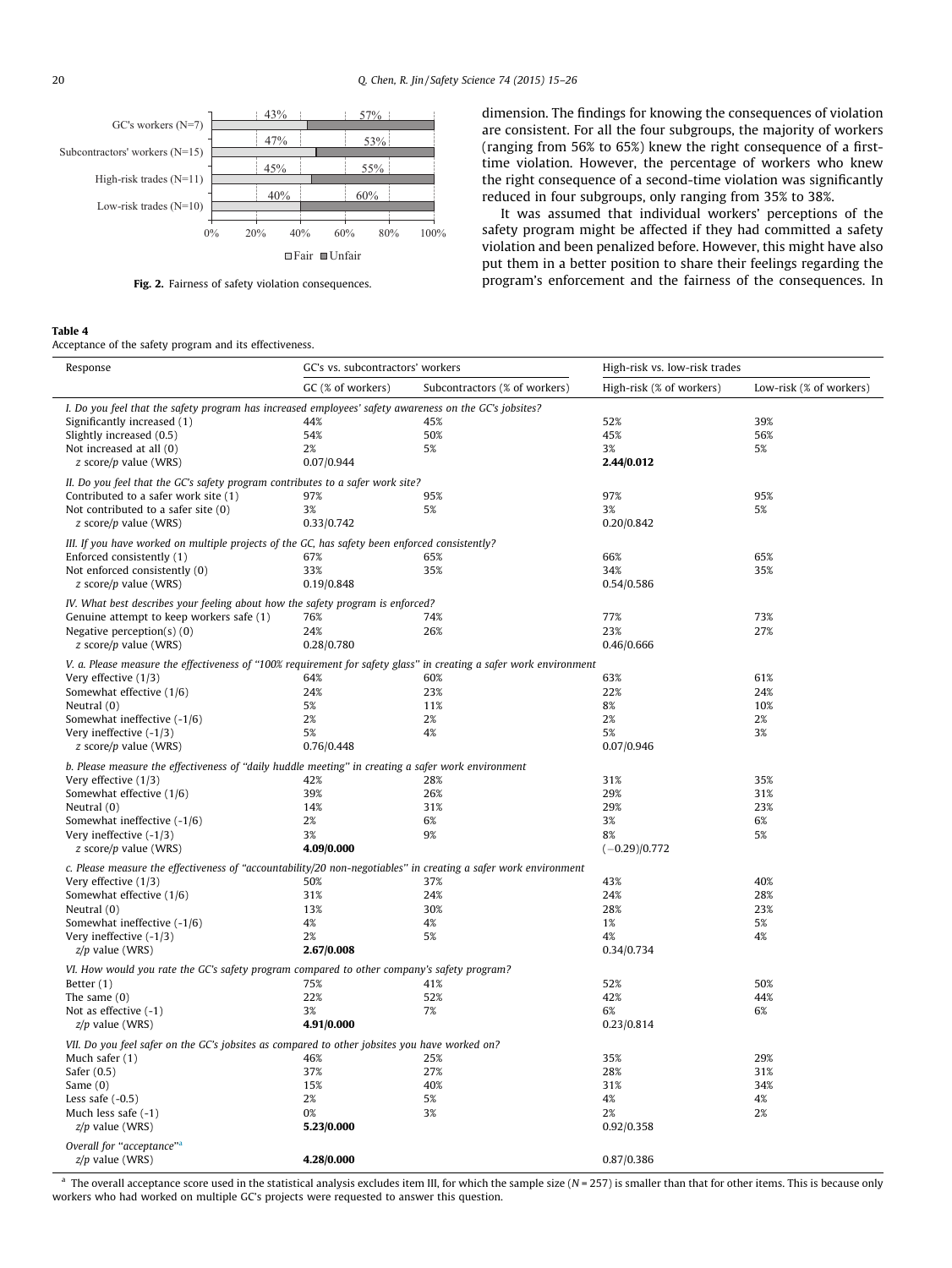<span id="page-7-0"></span>this study, workers who self-claimed to have committed a prior violation were asked about the fairness of the consequences. [Fig. 2](#page-6-0) compares the views of these workers in different subgroups. It can be seen that in all of the subgroups, more than half of these workers felt that the penalties were unfair. The percentages seemed to be slightly higher in the GC and low-risk trades groups and lower in the subcontractors and high-risk trades groups. One reason for more low-risk trade workers complaining about the consequences might be that they were more likely to commit minor violations (such as not being protected by a Ground Fault Circuit Interrupter [GFCI]). Hence the consequences seemed to be so harsh to them. However, the statistical analysis results did not show any difference between the GC's and subcontractors' workers ( $p$  value = 0.912) as well as between high- and low-risk trades ( $p$  value = 0.802). The accuracy of such analyses was limited due to small sample sizes.

## 4.2.3. Dimension three: acceptance of the safety program

Acceptance questions sought workers' opinion of the safety program in the following aspects: (1) its effectiveness in increasing workers' safety awareness and making jobsites safer, (2) the consistency of its implementation, and (3) the differences when compared with other companies' safety programs. Results related to each subgroup and subgroup comparisons are shown in [Table 4](#page-6-0).

The z and  $p$  values for the overall acceptance in [Table 4](#page-6-0) show that the GC's workers had much higher acceptance of the safety program than the subcontractors' workers. Specifically, the GC's and subcontractors' workers had different levels of acceptance of the effectiveness of daily ''huddle'' meetings and the 20 non-negotiable violations. The statistical analysis results also suggested that the GC's workers thought more highly of the safety program than the subcontractors' and believed that the program made the GC's jobsite much safer. In contrast, almost no statistical difference was found between the high- and low-risk subgroups in the overall acceptance. However, different perceptions of the program's effectiveness in increasing employees' safety awareness existed between the high- and low-risk trade workers.

## 4.2.4. Dimension four: general safety attitude

In this dimension, survey questions focused on learning workers' general perceptions of safety-related work environments, which could be affected by their safety attitude or attitude of the management who particularly emphasized or did not emphasize the importance of safety. These questions included how likely they

#### Table 5

General safety attitude.

were to take risks to get a job done, and to address peers' unsafe behavior. These questions also sought workers' perceptions of risk levels and violation rates associated with high-risk building trades. Table 5 shows the comparison of general safety attitude for the two paired subgroups.

This study did not find any statistical difference in general safety attitude or in its individual items between the paired subgroups. Also, answers from the majority of workers were positive. For example, over 80% of workers in all the subgroups stated that they would not risk getting hurt to ''get the job done''. Approximately 92–97% of workers had a feeling of responsibility for one another's safety on jobsites. However, when asked whether they were likely to address peer workers' unsafe behavior (e.g., reporting safety violations), the percentage of positive answers dropped to 77–82%.

#### 4.2.5. Dimension five: schedule impact

Questions in this dimension sought workers' opinion of the safety program's impact on field operations, in particular, project schedule and productivity. This was one of the most frequently mentioned barriers for contractors and their workers to accepting the safety program and the elevated safety rules. As aforementioned, this dimension was not counted in the overall perception score of the safety program. [Fig. 3](#page-8-0) displays subgroups' perceptions of how the program impacted their work progress. It can be seen that more than 60% of each subgroup's workers thought that the program slowed down their work progress. No significant differences were found for the two paired subgroups. In terms of the degree of work progress decrease, there was also no statistical difference for the two pairs of subgroups.

## 4.2.6. Overall perception of the safety program

[Table 6](#page-8-0) shows the comparison between the paired subgroups in their overall perception scores. Each individual worker's overall perception score was computed by adding his/her average score (ranging from 0 to 1 excluding the acceptance dimension having a range from  $-3/7$  to 1) from each of the first four dimensions. In this way, the overall perception score was on a scale from  $-3/7$ to 4, with each dimension equally weighted. It can be seen that the GC's workers had much better overall safety perception scores than the subcontractors' workers. The overall perception scores between high- and low-risk trade workers were similar.

| Response                                              | GC's vs. subcontractors' workers                                                        |                                                                                                          | High-risk vs. low-risk trades |                         |  |
|-------------------------------------------------------|-----------------------------------------------------------------------------------------|----------------------------------------------------------------------------------------------------------|-------------------------------|-------------------------|--|
| GC (% of workers)                                     |                                                                                         | Subcontractors (% of workers)                                                                            | High-risk (% of workers)      | Low-risk (% of workers) |  |
| I. Would you risk getting hurt to "get the job done"? |                                                                                         |                                                                                                          |                               |                         |  |
| Yes $(1)$                                             | 20%                                                                                     | 14%                                                                                                      | 17%                           | 16%                     |  |
| No(0)                                                 | 80%                                                                                     | 86%                                                                                                      | 83%                           | 84%                     |  |
| $z/p$ value (WRS)                                     | $(-1.05)/0.296$                                                                         |                                                                                                          | $(-0.15)/0.880$               |                         |  |
|                                                       | II. Is there a feeling of responsibility for one another's safety on the GC's jobsites? |                                                                                                          |                               |                         |  |
| Strong feeling (1)                                    | 53%                                                                                     | 45%                                                                                                      | 48%                           | 46%                     |  |
| Somewhat feeling (0.5)                                | 44%                                                                                     | 47%                                                                                                      | 45%                           | 47%                     |  |
| No(0)                                                 | 3%                                                                                      | 8%                                                                                                       | 7%                            | 7%                      |  |
| $z/p$ value (WRS)                                     | 1.58/0.114                                                                              |                                                                                                          | 0.52/0.602                    |                         |  |
|                                                       |                                                                                         | III. Is it likely for you to address an unsafe behavior or situation involving one of your peer workers? |                               |                         |  |
| Very likely (1)                                       | 34%                                                                                     | 35%                                                                                                      | 36%                           | 33%                     |  |
| Likely $(0.5)$                                        | 48%                                                                                     | 42%                                                                                                      | 41%                           | 47%                     |  |
| Do not know (0)                                       | 18%                                                                                     | 23%                                                                                                      | 23%                           | 20%                     |  |
| $z/p$ value (WRS)                                     | 0.45/0.652                                                                              |                                                                                                          | 0.65/0.516                    |                         |  |
| Overall for "general safety attitude"                 |                                                                                         |                                                                                                          |                               |                         |  |
| $z/p$ value (WRS)                                     | 0.52/0.598                                                                              |                                                                                                          | 0.27/0.782                    |                         |  |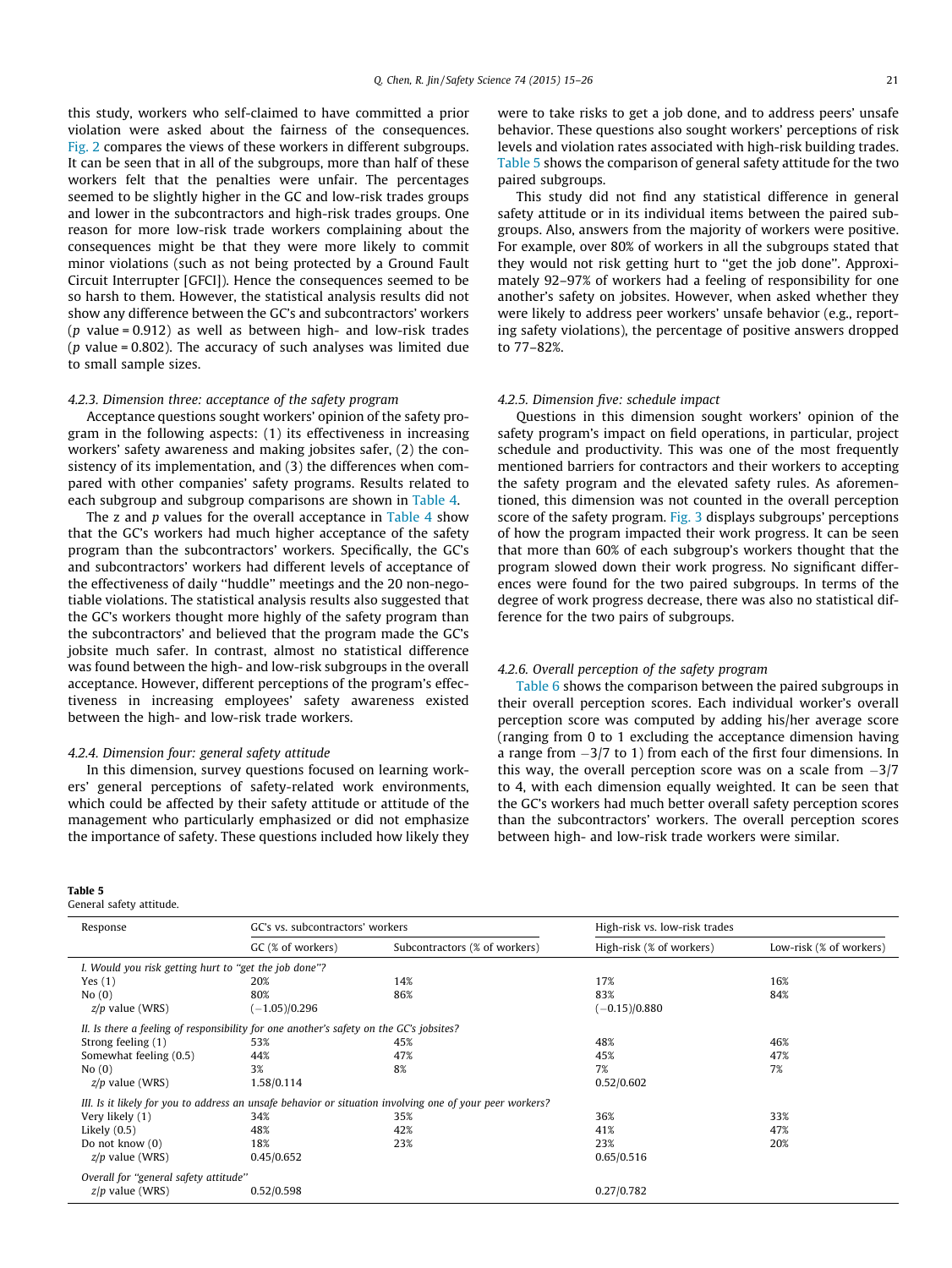<span id="page-8-0"></span>63% 69% 63% 73% 37% 31% 37% 27% 0% 20% 40% 60% 80% 100% Low-risk trades High-risk trades Subcontractors' workers GC's workers  $\Box$ Yes  $\Box$ No 31% 35% 33% 35% 58%  $570$ 58% 55% 11%  $80$ 9% 10% 0% 20% 40% 60% 80% 100% Low-risk trades High-risk trades Subcontractors' workers GC's workers  $\Box$ Moderate  $\Box$ Somewhat/significant at times  $\Box$ Significant

Fig. 3. Perception of schedule impact of the safety program from different subgroups.

|--|--|

Overall perception of the safety program.

| Response                                                                                              | GC's vs. subcontractors' workers |                               | High-risk vs. low-risk trades |                         |  |
|-------------------------------------------------------------------------------------------------------|----------------------------------|-------------------------------|-------------------------------|-------------------------|--|
|                                                                                                       | GC (% of workers)                | Subcontractors (% of workers) | High-risk (% of workers)      | Low-risk (% of workers) |  |
| Overall perception Score $(-3/7 \text{ to } 4)$<br>Mean/Standard deviation<br><i>p</i> value (ICTM-t) | 3.11/0.55<br>0.000               | 2.77/0.65                     | 2.92/0.58<br>0.402            | 2.86/0.66               |  |

#### 4.3. The perception of the safety program from other subgroups

**Does the Safety Program Slow Down Progress?**

This study also examined whether differences in perception of the safety program existed between other subgroups based on workers' familiarity with the GC's jobsites (mainly related to the GC's safety program and how the GC enforces safety), their age ranges, and safety violation records. The comparison was conducted in four scored dimensions (i.e., awareness, accountability, acceptance, and general safety attitude) and overall perception. The results are shown in Table 7.

Between the two subgroups of workers who were new to the GC's jobsites or had prior work experience with the GC, although no significant difference in overall perception was found, the latter had a higher acceptance on the safety program. This implies that workers familiar with the GC's safety program were more likely to accept the safety rules/measures than those who were new to the GC's work environment. The comparison between age groups indicates that older workers (middle-aged and above 50) had better perceptions of the safety program than young workers (below 30), as evidenced by the  $p$  values and the trend in their means: 2.04 (below 30), 2.20 (30–49), and 2.39 (above 50). Between young

#### Table 7

Perception comparison of other subgroups.

workers (below 30) and middle-aged or old workers, the major difference lies in general safety attitude. It seems that young workers were more likely to take risks to get the job done and less likely to address their peers' safety issues. Statistical analysis results showed that workers who were previously asked to leave jobsites due to a safety violation tended to have better overall perception of the safety program. In particular, these workers had enhanced accountability for safety than those workers who had never been penalized by the program while maintaining the same level of acceptance to the program.

## 4.4. Workers' feedback on open-ended questions

**The Degree of Decrease in Work Progress**

Four open-ended questions were designed to collect workers' feedback (both positive and negative) on the safety program, its influence on workers' safety attitude change, as well as suggestions for improvement. Since there was no statistical difference in the overall perception of the safety program between high- and lowrisk trades, this study only compared workers' responses between subgroups of the GC and subcontractors. The results are displayed in [Table 8.](#page-9-0)

| Perception item         | Statistical analysis item    |                               | New to the GC's jobsites | Age range                              |                                       | Committed a violation                 |                               |              |
|-------------------------|------------------------------|-------------------------------|--------------------------|----------------------------------------|---------------------------------------|---------------------------------------|-------------------------------|--------------|
|                         |                              | New                           | Not new                  | 30(a)                                  | $30-49$ (b)                           | >50(c)                                | Yes                           | No           |
| Awareness               | z<br>$p$ (WRS)               | $-1.18$<br>0.238              |                          | $(-1.12)$ (a/b <sup>a</sup> )<br>0.262 | $(-1.87)$ (b/c)<br>0.064              | $(-1.72)$ (a/c)<br>0.088              | 1.25<br>0.212                 |              |
| Accountability          | z<br>$p$ (WRS)               | $(-0.24)$<br>0.910            |                          | $(-1.08)$<br>0.280                     | 0.30<br>0.762                         | $(-0.55)$<br>0.580                    | 2.12<br>0.034                 |              |
| Acceptance              | z<br>$p$ (WRS)               | $(-2.54)$<br>0.012            |                          | 0.67<br>0.504                          | $(-2.99)$<br>0.004                    | $(-1.49)$<br>0.138                    | 0.43<br>0.664                 |              |
| General safety attitude | Z<br>$p$ (WRS)               | 0.10<br>0.918                 |                          | $(-3.68)$<br>0.000                     | 0.15<br>$0.884$ ( $b/c$ )             | $(-2.64)$<br>0.010                    | $-0.73$<br>0.468              |              |
| Overall perception      | Mean<br>Std.<br>$p$ (ICTM-t) | 2.74<br>0.73<br>1.87<br>0.062 | 2.92<br>0.62             | 2.04<br>0.66<br>$1.91$ (a/b)<br>0.058  | 2.20<br>0.65<br>$2.01$ (b/c)<br>0.046 | 2.39<br>0.53<br>3.33 $(a/c)$<br>0.000 | 2.50<br>0.63<br>2.65<br>0.008 | 2.14<br>0.68 |

<sup>a</sup> For each dimension, the WRS test for the age range consists of three comparisons between each pair of different age subgroups. "a/b" denotes the comparison between subgroups "a" and "b"

 $\frac{b}{b}$  If the p value from ICTM-t is less than 0.05, then the subgroup with a higher mean value had a better overall perception of the safety program than the other subgroup in the pair comparison.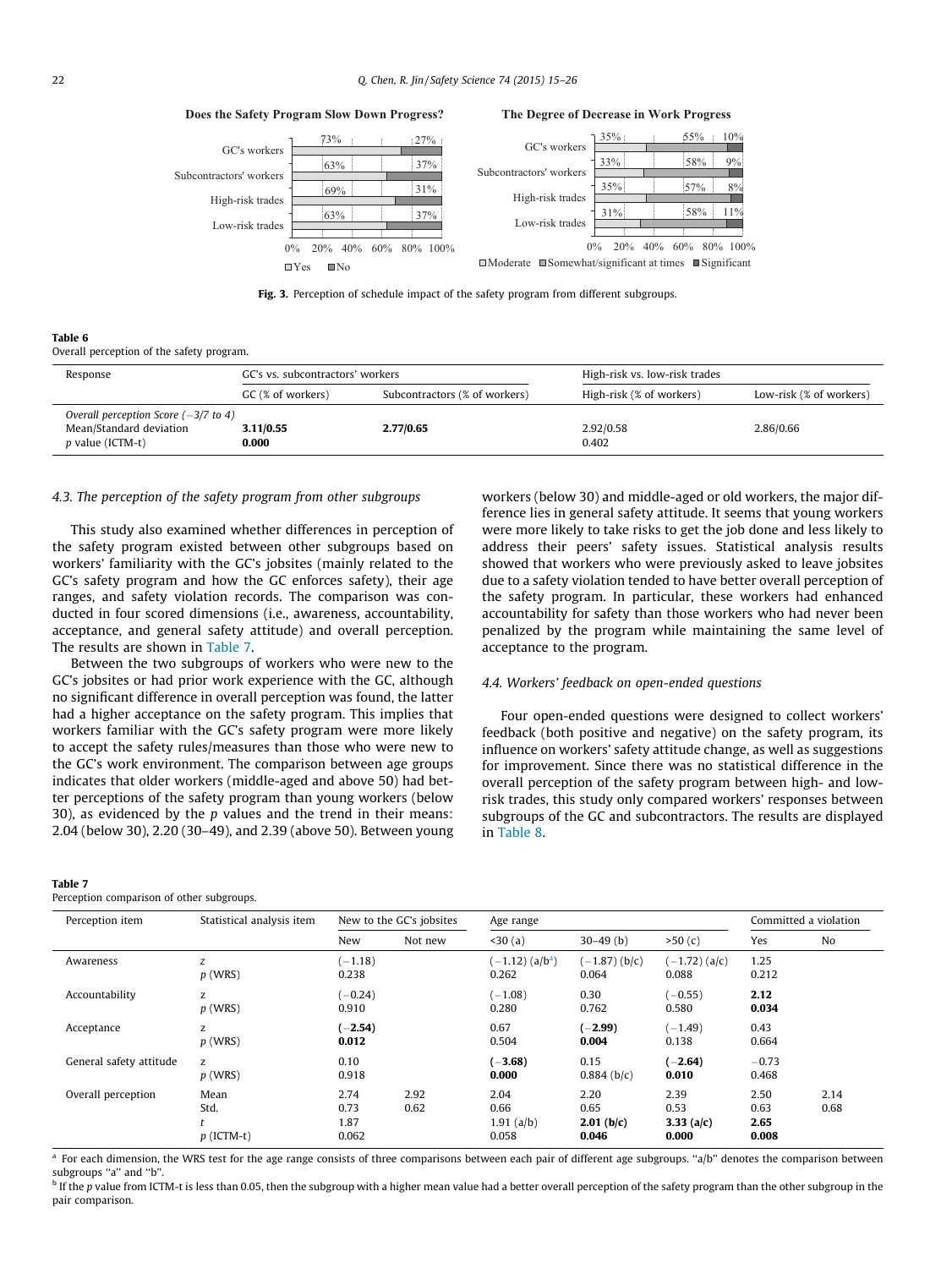#### <span id="page-9-0"></span>Table 8

Comparison of workers' responses from subgroups of the GC and subcontractors.

| Items                                | Responses                                                                  | GC's workers $(N = 110)$ |                   | Subcontractors' workers<br>$(N = 240)$ |                     |
|--------------------------------------|----------------------------------------------------------------------------|--------------------------|-------------------|----------------------------------------|---------------------|
|                                      |                                                                            | No. of<br>responses      | % of<br>responses | No. of<br>responses                    | $%$ of<br>responses |
| Positive feedback                    | Feeling safer on jobsites with less accidents and more safety<br>awareness | 21                       | 64%               | 30                                     | 60%                 |
|                                      | Increased safety awareness                                                 | $\overline{4}$           | 12%               | 3                                      | 6%                  |
|                                      | Safety boosted by strict rules                                             | $\overline{4}$           | 12%               | $\mathbf{1}$                           | 2%                  |
|                                      | Enhanced communication on safety                                           | $\overline{2}$           | 6%                | $\overline{2}$                         | 4%                  |
|                                      | Keeping workers safe with required PPE                                     | $\mathbf{1}$             | 3%                | 13                                     | 26%                 |
|                                      | Caring about peer workers                                                  | $\mathbf{1}$             | 3%                | $\mathbf{1}$                           | 2%                  |
|                                      | Subtotal                                                                   | 33                       | 100%              | 50                                     | 100%                |
|                                      | Responses/no. of workers surveyed                                          | 0.30                     |                   | 0.21                                   |                     |
|                                      | $z$ score/p value                                                          | 1.87/0.031               |                   |                                        |                     |
| Negative feedback                    | Taking longer and losing productivity                                      | 17                       | 28%               | 13                                     | 17%                 |
|                                      | Feeling negative on safety rules                                           | 11                       | 18%               | 24                                     | 32%                 |
|                                      | Inconsistency of enforcement                                               | 10                       | 16%               | 15                                     | 20%                 |
|                                      | Loss of positive reinforcement                                             | 5                        | 8%                | $\mathbf{1}$                           | 1%                  |
|                                      | Negative perception on penalties                                           | 3                        | 5%                | 11                                     | 15%                 |
|                                      | Other negative feedback <sup>b</sup>                                       | 15                       | 25%               | 11                                     | 15%                 |
|                                      | Subtotal                                                                   | 61                       | 100%              | 75                                     | 100%                |
|                                      | Responses/no. of workers surveyed                                          | 0.55                     |                   | 0.31                                   |                     |
|                                      | $z$ score/p value                                                          | 4.13/0.000               |                   |                                        |                     |
| Suggestions for improvement          | Enhancing enforcement and consistency                                      | 8                        | 20%               | 17                                     | 27%                 |
|                                      | More education/training and stressing responsibility                       | 6                        | 15%               | $\overline{4}$                         | 6%                  |
|                                      | The use of incentives                                                      | 6                        | 15%               | $\mathbf{1}$                           | 2%                  |
|                                      | Lightening up/lighter penalties                                            | 3                        | 8%                | 10                                     | 16%                 |
|                                      | Clear rules                                                                | 3                        | 8%                | 4                                      | 6%                  |
|                                      | Suggestions on specific safety rules                                       | 3                        | 8%                | 15                                     | 24%                 |
|                                      | Enhancing communication & adding meetings                                  | $\overline{2}$           | 5%                | 4                                      | 6%                  |
|                                      | Others suggestions                                                         | 9                        | 23%               | 8                                      | 13%                 |
|                                      | Subtotal                                                                   | 40                       | 100%              | 63                                     | 100%                |
|                                      | Suggestions/no. of workers surveyed                                        | 0.36                     |                   | 0.26                                   |                     |
|                                      | $z$ score/p value                                                          | 1.93/0.027               |                   |                                        |                     |
| Impact on employees' attitude toward | Increased safety awareness                                                 | 11                       | 17%               | 30                                     | 22%                 |
| safety?                              | Enhanced accountability                                                    | 11                       | 17%               | 18                                     | 13%                 |
|                                      | Good safety attitude                                                       | $\overline{7}$           | 11%               | 27                                     | 20%                 |
|                                      | Caring for co-workers' safety                                              | 4                        | 6%                | 6                                      | 4%                  |
|                                      | General positive comments                                                  | $\overline{7}$           | 11%               | 9                                      | 7%                  |
|                                      | Bad attitude/negative comments                                             | 21                       | 33%               | 21                                     | 15%                 |
|                                      | No attitude change caused by this program                                  | 3                        | 5%                | 27                                     | 20%                 |
|                                      | Subtotal                                                                   | 64                       | 100%              | 138                                    | 100%                |
|                                      | Subtotal for positive comments                                             | 40                       |                   | 90                                     |                     |
|                                      | Positive comments/no. of workers surveyed                                  | 0.36                     |                   | 0.38                                   |                     |
|                                      | $z$ score/p value                                                          | $-0.20/0.421$            |                   |                                        |                     |

<sup>a</sup> The top three most common responses based on the percentage were italicized in the table. The general comments were not counted in the ranking. <sup>b</sup> Other negative feedback includes general negative comments such as ''Nobody really likes it''.

There were 33 (0.30 comment per worker) and 50 (0.21 comment per worker) positive comments from the GC's and subcontractors' workers, respectively. Most of the GC's and subcontractors' workers (60% or greater of the total responses) felt that the jobsites were safer due to the program. The GC's workers thought highly of the increased safety awareness and strict safety rules while subcontractors' workers liked the enforced personal protective equipment (PPE) that kept them safe on the jobsites. The GC's and subcontractors' workers provided 61 (0.55 comment per worker) and 75 (0.31 comment per worker) negative comments, respectively. The three most common answers in both subgroups were the same: negative feelings about the safety rules, taking longer and losing productivity, and inconsistency of enforcement. While more subcontractors' workers (32%) had complaints regarding the boosted safety rules, more of the GC's workers (28%) felt that the launch of the program negatively impacted work progress and productivity, which was consistent with the early research finding in Section [4.2.5.](#page-7-0) The statistical analysis results showed that the GC's workers offered more positive and negative feedback than subcontractors' workers.

Among the suggestions for improvement, both groups recommended enhancing the enforcement of the program and its consistency. The GC's workers preferred the use of safety incentives and training/education to improve the program. Subcontractors' workers also preferred less severe penalties but had different suggestions on specific safety rules (e.g., providing side shields for those who wear eye glasses, dealing with congestion on jobsites, etc.) for continual improvement. This might be due to the different safety rules enforced by individual subcontractors, which varied from the GC's safety program to some degree. It also turned out that the GC's workers offered statistically more suggestions for improvement than subcontractors' workers.

When asked whether the program affected employees' attitude toward safety, increased safety awareness, good safety attitude, and enhanced accountability were the three most frequently mentioned items in both subgroups. Specifically, more subcontractors' workers thought that the program improved their safety awareness and attitude. The GC's workers saw increased awareness and accountability of safety. No statistical difference was found between these two subgroups in the safety program's positive impact on employees' safety attitude.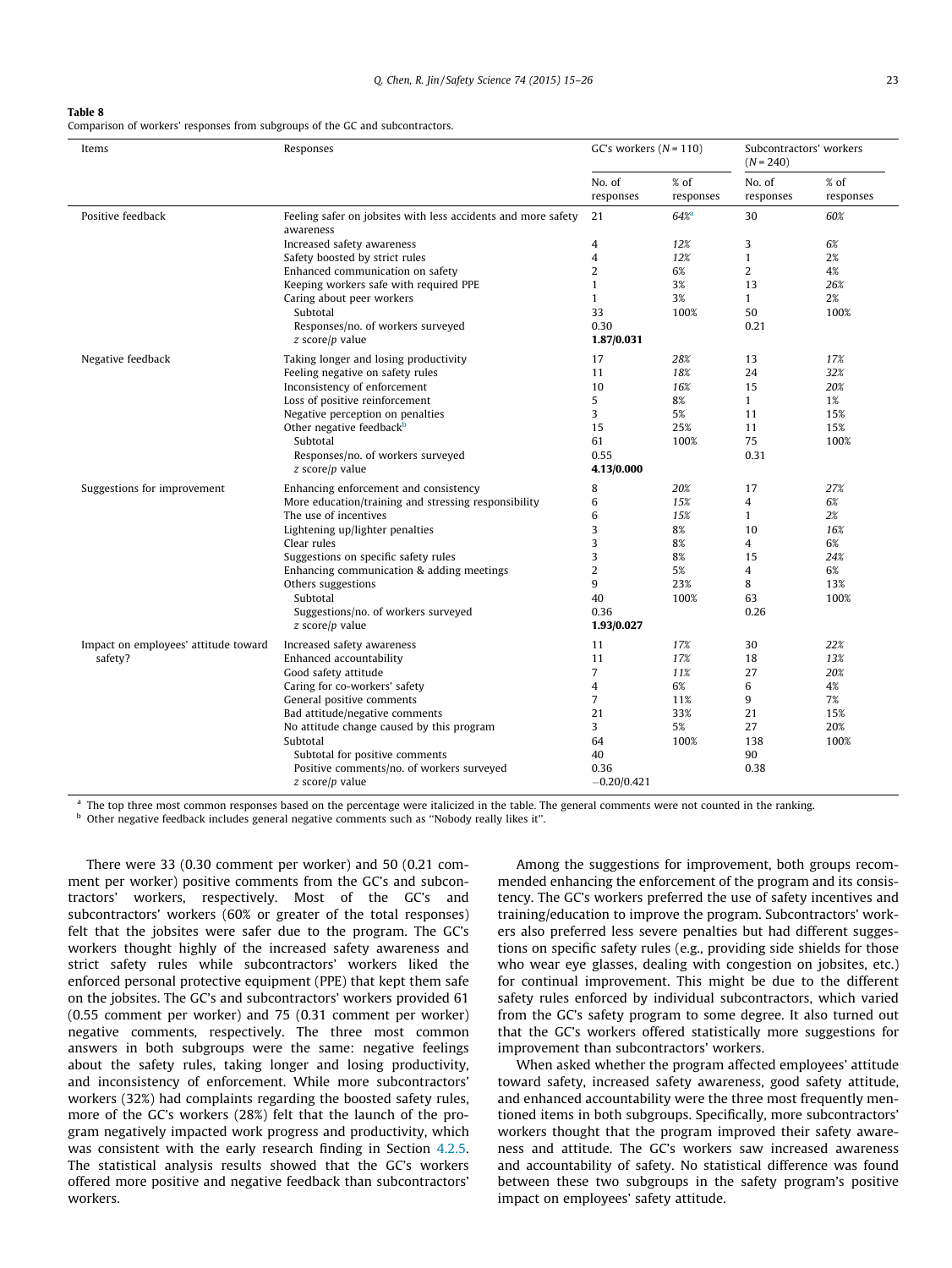## 5. Discussion

This study found that workers' awareness of the safety program, especially detailed safety rules, had a relationship with the effectiveness of education they received. Educating workers about a safety program in a way that combined training with visuals was more effective than using training or visuals alone. Considering only around 60% of the surveyed workers learned useful information from visuals that were present on the jobsites, it would be helpful for the GC to highlight these learning tools (e.g., where the posters are located) during the safety orientation for employees who are new to the jobsites.

It was found that most of the GC's and subcontractors' workers knew the right consequence of a first-time violation, but were not aware of the consequence of a second-time violation. This impaired their safety accountability. This was probably due to the fact that a limited number of second-time violations (28 out of 939 total violations in 27 months) occurred on the jobsites, so workers had less or no exposure to the related penalty. To ensure workers' complete understanding of the program's accountability system and their safety responsibility, the GC should frequently communicate the related information to workers through ''huddle'' meetings and other safety meetings required. Otherwise, when such a consequence occurs, the affected worker(s) will be totally surprised, resulting in a feeling of unfairness.

The GC's workers were found to have significantly higher acceptance of the safety program than subcontractors' workers, showing that it is important for a GC to improve its control on subcontractors' workers and increase their safety commitment. This could be achieved through providing more effective education as well as building a long-term business relationship or partnership with subcontractors, especially those who had good safety performance when working with the GC. On the other hand, involving subcontractors in the development and improvement of the safety program can also increase their acceptance of the program.

Although the GC's safety program encourages workers to report safety violations of their peers, this only happened to 2% of the total cases ([Chen and Jin, 2012\)](#page-11-0). The fear of retaliation from coworkers may be a potential reason ([Heid, 2010](#page-11-0)). Since the survey results showed that over 90% of the workers had a feeling of responsibility for peer workers' safety, site management should strongly and constantly encourage them to take care of each other (i.e., reminding others of safety violations or hazardous conditions) during safety orientations and other safety meetings. Doing so will also help create a heathy and safer work environment.

This study found that older workers (especially those above 50) had better perceptions of the safety program as well as better safety attitude, which was consistent with the study of [Siu et al.](#page-11-0) [\(2003\)](#page-11-0) in which older workers had more positive safety attitude toward housekeeping, safety equipment, and support from management/supervisor. Similarly, [Fang et al. \(2006\)](#page-11-0) also found that employees who were older and married had a more positive perception of safety climate than those who were young and single. These findings suggested that more attention and safety training/ education need to be given to young workers. In addition, older workers with good safety attitude and behavior can be assigned as safety mentors for young workers.

It is worth noting that the element of accountability for 20 nonnegotiables takes a BBS approach, which have received some criticism for shifting safety responsibilities to workers, solely blaming workers' unsafe behaviors as causes of accidents, the potential for management misconducts, etc. ([Walker, 2003; Brown and Barab,](#page-12-0) [2007; Mullins, 2007](#page-12-0)). However, in this study, the researchers had not heard any complaint or noticed any sign of misconduct or inappropriate manipulation of safety violation data by the GC's management team except some inconsistencies in enforcement. It seemed that the BBS component did not cause any major problems in this case due to that the safety program was indeed a genuine attempt of the GC to keep workers safe as agreed by more than 70% of workers surveyed. As mentioned by one of the workers, ''from the ones that really take it to heart like myself, it is nice to know our company cares so much and it takes the time to put together a program that makes sure I go home to my family the way I come to work''. Another subcontractor's worker said: ''This is a pain, but it's a good thing. I wish we had a program like this''.

Through the questionnaire survey, this study identified variations in workers' perceptions of the GC's safety program between selected subgroups, especially the GC and subcontractors. The findings helped understand why the program was more effective among the GC's workers than subcontractors', but did not solve all the puzzles. As stated in Section [1.1,](#page-2-0) many factors could influence subcontractor safety performance. However, consistently and persistently enforcing safety by GCs and CM firms would positively change subcontractors' safety culture, climate, and attitude in the long run, which will have positive impact on their safety performance. Since all the research findings have been transferred to the GC for assessing and improving this ongoing program, the researchers will follow up with the GC to see whether subcontractor safety performance improves over time after continuous enforcement of the studied program.

## 6. Conclusions

The extensive use of subcontracting in the construction industry has raised significant safety concerns among main contractors, researchers, and safety and health regulators. Although some GCs or CM firms took active roles in helping subcontractors improve safety performance, the effectiveness of the safety measures implemented by GCs or CM firms was often compromised by a diverse workforce of subcontractors. The study presented in this paper aimed to (1) test the hypothesis that workers' perceptions of a GC's safety program varied between subgroups, (2) identify causes of such variations, and (3) offer insights for contractors to improve the effectiveness of their safety programs. The subgroups compared included: (1) the GC's and subcontractors' workers, (2) highand low-risk trades, and (3) subgroups based on other criteria such as age. In this study, a 5-dimension 28-item questionnaire was administered to 350 workers on the GC's jobsites through faceto-face surveys. Based on the collected information, perception scores were calculated for subgroups and statistical comparisons were performed to examine subgroup differences. The major research findings are concluded as follows:

The GC's workers were proved to have better overall perception of the program than that of subcontractors. In particular, the GC's workers had better perception scores in the awareness and acceptance dimensions, but not in accountability and general safety attitude. The better awareness among the GC's workers was due to the enhanced safety education (i.e., learning the program from classroom training, orientation video, and visuals) they received and their repeated exposure to the program by working for the same GC. This finding emphasized the necessity of providing subcontractors with enhanced and continuous training on a GC's safety program. Hiring subcontractors that have repeatedly worked for the same GC is also a good safety management practice.

No statistical difference in the overall perception of the program or each perception dimension was found between high- and lowrisk trade workers, suggesting that workers' perceptions of the safety program had no relationship with the risk levels of their trades. For other subgroups compared, several statistical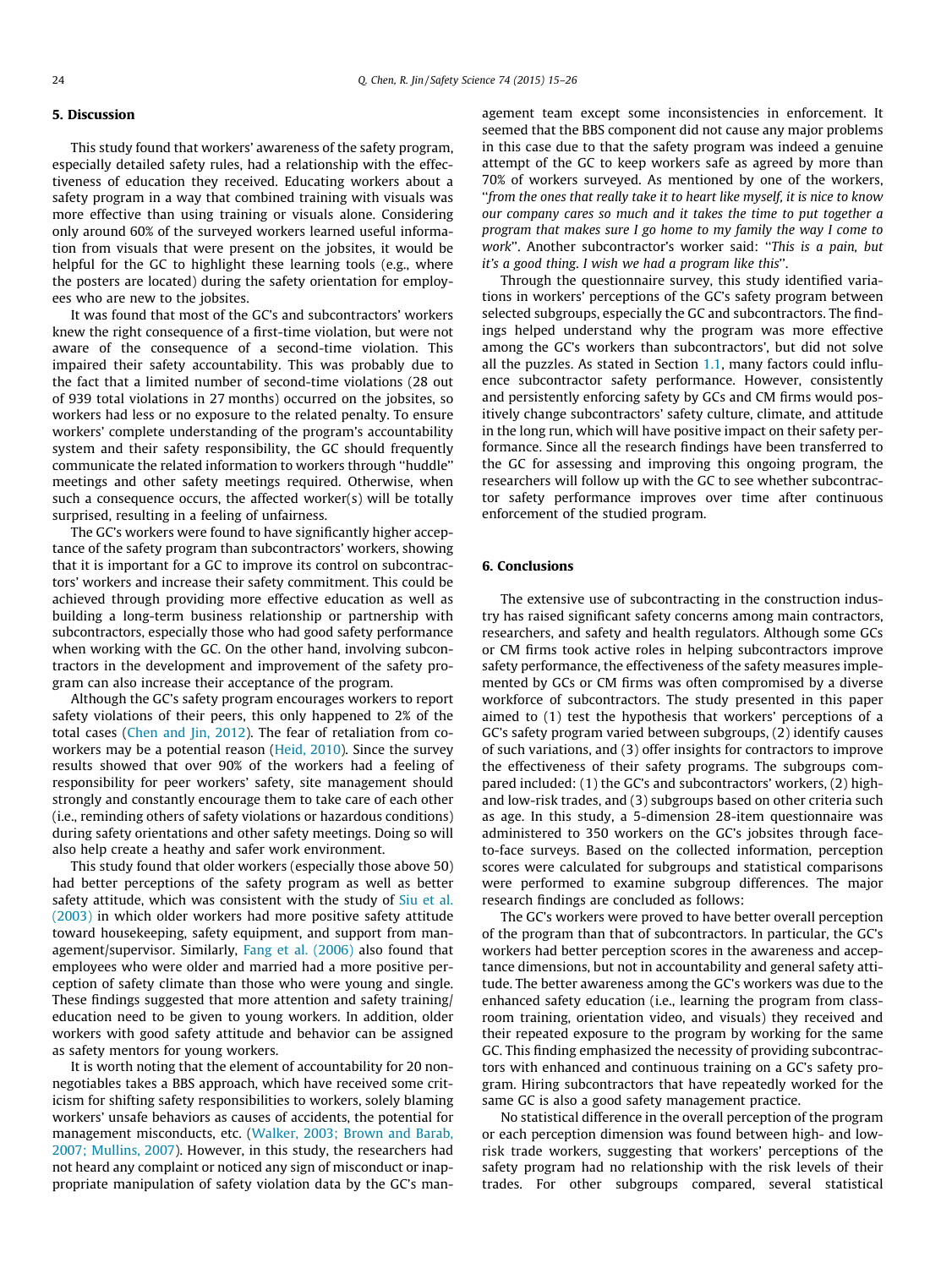<span id="page-11-0"></span>differences were identified in individual perception dimensions or the overall perception. Specifically, workers who had repeatedly worked for the GC had better acceptance of the safety program than those who were new to the GC's jobsites. Older workers tended to have better safety attitude and overall perception than younger workers, showing the potential for implementing a safety mentoring program to pair them up. Surprisingly, workers who had been sent home due to safety violations had better perception of the safety program and accountability. This finding will help increase site management's confidence in enforcing safety by alleviating the management concern that sending workers home might lower their acceptance of a safety program and undermine GCs' safety efforts.

The feedback from open-ended questions showed that most of the GC's and subcontractors' workers felt safer at the GC's jobsites with this site-wide safety program. The enforced use of PPE was highly valued by subcontractors' workers while the inconsistency of enforcement was one of their main concerns, which needs to be properly addressed by the GC. More of subcontractors' workers offered suggestions on specific safety rules that might be more practical for the work they perform, highlighting the importance of involving subcontractors in developing and continuously improving a GC's safety program. Overall, subcontractors' workers offered statistically fewer comments and suggestions than the GC's workers. To address this issue, GCs should strongly encourage subcontractors' employees to give feedback as well as provide a communication channel and potential incentives for people doing so.

#### References

- [Aksorn, T., Hadikusumo, B.H.W., 2008. Critical success factors influencing safety](http://refhub.elsevier.com/S0925-7535(14)00309-9/h0005) [program performance in Thai construction projects. Saf. Sci. 46, 709–727](http://refhub.elsevier.com/S0925-7535(14)00309-9/h0005).
- [Baradan, S., Usmen, M.A., 2006. Comparative injury and fatality risk analysis of](http://refhub.elsevier.com/S0925-7535(14)00309-9/h0010) [building trades. J. Constr. Eng. Manage. 132 \(5\), 533–539](http://refhub.elsevier.com/S0925-7535(14)00309-9/h0010).
- [Bridge, P.D., Sawilowsky, S.S., 1999. Increasing physician's awareness of the impact](http://refhub.elsevier.com/S0925-7535(14)00309-9/h0015) [of statistics on research outcomes: comparative power of the t-test and](http://refhub.elsevier.com/S0925-7535(14)00309-9/h0015) [Wilcoxon Rank-Sum test in small samples applied research. J. Clin. Epidemiol.](http://refhub.elsevier.com/S0925-7535(14)00309-9/h0015) [52 \(3\), 229–235](http://refhub.elsevier.com/S0925-7535(14)00309-9/h0015).
- Brown, G.D., Barab, J., 2007. "Cooking the books" behavior-based safety at the San [Francisco Bay Bridge. New Solut. 17 \(4\), 311–324.](http://refhub.elsevier.com/S0925-7535(14)00309-9/h0020)
- B-Safe Management Solutions Inc. (BSMS), 2013. Industry survey on BBS Demographics. <[http://www.behavioral-safety.com/free-behavioral-safety](http://www.behavioral-safety.com/free-behavioral-safety-resource-center/about-behavioral-safety/latest-bbs-survey-results/74-industry-survey-on-bbs)[resource-center/about-behavioral-safety/latest-bbs-survey-results/74](http://www.behavioral-safety.com/free-behavioral-safety-resource-center/about-behavioral-safety/latest-bbs-survey-results/74-industry-survey-on-bbs) [industry-survey-on-bbs](http://www.behavioral-safety.com/free-behavioral-safety-resource-center/about-behavioral-safety/latest-bbs-survey-results/74-industry-survey-on-bbs)> (22.02.13).
- [Budworth, N., 1997. The development and evaluation of a safety climate measure as](http://refhub.elsevier.com/S0925-7535(14)00309-9/h0030) [a diagnostic tool in safety management. J. Inst. Occup. Saf. Health 1, 19–29](http://refhub.elsevier.com/S0925-7535(14)00309-9/h0030).
- [Canter, M.R., 1993. Resource Management for Construction. Macmillan Press,](http://refhub.elsevier.com/S0925-7535(14)00309-9/h0035) [Basingstoke, Hampshire and London](http://refhub.elsevier.com/S0925-7535(14)00309-9/h0035).
- Centers for Disease Control and Prevention (CDC), 1999. Providing Safety and Health Protection for a Diverse Construction Workforce: Issues and Ideas. [<http://www.cdc.gov/niosh/docs/99-140/>](http://www.cdc.gov/niosh/docs/99-140/) (14.08.14).
- Centers for Disease Control and Prevention (CDC), 2008. National Construction Agenda for Occupational Safety and Health Research and Practice in the U.S. Construction Sector. < [http://www.cdc.gov/niosh/nora/comment/agendas/](http://www.cdc.gov/niosh/nora/comment/agendas/construction/pdfs/ConstOct2008.pdf) [construction/pdfs/ConstOct2008.pdf>](http://www.cdc.gov/niosh/nora/comment/agendas/construction/pdfs/ConstOct2008.pdf) (24.10.11).
- [Chen, Q., Jin, R., 2012. Safety4Site commitment to enhance jobsite safety](http://refhub.elsevier.com/S0925-7535(14)00309-9/h0050) [management and performance. J. Constr. Eng. Manage. 138 \(3\), 509–519.](http://refhub.elsevier.com/S0925-7535(14)00309-9/h0050)
- [Choudhry, R.M., Fang, D., Mohamed, S., 2007a. The nature of safety culture: a survey](http://refhub.elsevier.com/S0925-7535(14)00309-9/h0055) [of the state-of-the-art. Saf. Sci. 45, 993–1012.](http://refhub.elsevier.com/S0925-7535(14)00309-9/h0055)
- [Choudhry, R.M., Fang, D., Mohamed, S., 2007b. Developing a model of construction](http://refhub.elsevier.com/S0925-7535(14)00309-9/h0060) [safety culture. J. Constr. Eng. Manage. 23 \(4\), 207–212](http://refhub.elsevier.com/S0925-7535(14)00309-9/h0060).
- [Cooper, M.D., 2003. Behavior based safety still a viable strategy. Saf. Health Apr.,](http://refhub.elsevier.com/S0925-7535(14)00309-9/h0065) [46–48.](http://refhub.elsevier.com/S0925-7535(14)00309-9/h0065)
- [Cox, S.J., Cheyne, A.J.T., 2000. Assessing safety culture in offshore environments. Saf.](http://refhub.elsevier.com/S0925-7535(14)00309-9/h0070) [Sci. 34, 111–129.](http://refhub.elsevier.com/S0925-7535(14)00309-9/h0070)
- [DePasquale, J.P., Geller, E.S., 1999. Critical success factors for behavior-based safety:](http://refhub.elsevier.com/S0925-7535(14)00309-9/h0075) [a study of twenty industry-wide applications. J. Saf. Res. 30 \(4\), 237–249](http://refhub.elsevier.com/S0925-7535(14)00309-9/h0075).
- [Dong, X., Platner, J.W., 2004. Occupational fatalities of Hispanic construction](http://refhub.elsevier.com/S0925-7535(14)00309-9/h0080) [workers from 1992 to 2000. Am. J. Ind. Med. 45, 45–54](http://refhub.elsevier.com/S0925-7535(14)00309-9/h0080).
- EU-OSHA, 2006. ''Safe Start'' campaign to Protect Young Workers. <[https://](https://osha.europa.eu/fop/czech-republic/en/news/tiskove_zpravy_eu/tz20062006.php) [osha.europa.eu/fop/czech-republic/en/news/tiskove\\_zpravy\\_eu/](https://osha.europa.eu/fop/czech-republic/en/news/tiskove_zpravy_eu/tz20062006.php) [tz20062006.php>](https://osha.europa.eu/fop/czech-republic/en/news/tiskove_zpravy_eu/tz20062006.php) (02.07.09).
- [Fabrega, V., Starkey, S., 2001. Fatal occupational injuries among Hispanic](http://refhub.elsevier.com/S0925-7535(14)00309-9/h0090) [construction workers of Texas, 1997 to 1999. Hum. Ecol. Risk Assess. 7 \(7\),](http://refhub.elsevier.com/S0925-7535(14)00309-9/h0090) [1869–1883.](http://refhub.elsevier.com/S0925-7535(14)00309-9/h0090)
- [Fang, D., Chen, Y., Wong, L., 2006. Safety climate in construction industry: a case](http://refhub.elsevier.com/S0925-7535(14)00309-9/h0095) [study in Hong Kong. J. Constr. Eng. Manage. 132 \(6\), 573–584.](http://refhub.elsevier.com/S0925-7535(14)00309-9/h0095)
- [Garner, C., 2004. Construction safety program essentials. In: Hill, D.C. \(Ed.\),](http://refhub.elsevier.com/S0925-7535(14)00309-9/h0100) [Construction Safety Management and Engineering, first ed. American Society](http://refhub.elsevier.com/S0925-7535(14)00309-9/h0100) [of Safety Engineers, Des Plaines, IL.](http://refhub.elsevier.com/S0925-7535(14)00309-9/h0100)
- [Geller, E.S., 1998a. Understanding Behavior-Based Safety: Step-By-Step Methods to](http://refhub.elsevier.com/S0925-7535(14)00309-9/h0105) [Improve Your Workplace, second ed. J.J. Keller & Associates Inc, Neenah, WI](http://refhub.elsevier.com/S0925-7535(14)00309-9/h0105).
- [Geller, E.S., 1998b. People-Based Safety: The Source, second ed. Coastal Training](http://refhub.elsevier.com/S0925-7535(14)00309-9/h0110) [Technologies Corp, Virginia Beach, VA.](http://refhub.elsevier.com/S0925-7535(14)00309-9/h0110)
- [Geller, E.S., Wiegand, D.M., 2005. People-based safety: exploring the role of](http://refhub.elsevier.com/S0925-7535(14)00309-9/h0115) [personality in injury prevention. Prof. Saf. 50 \(12\), 28–36.](http://refhub.elsevier.com/S0925-7535(14)00309-9/h0115)
- [Gillen, M., Baltz, D., Gassel, M., Kirsch, L., Vaccaro, D., 2002. Perceived safety climate,](http://refhub.elsevier.com/S0925-7535(14)00309-9/h0120) [job demands, and coworker support among union and nonunion injured](http://refhub.elsevier.com/S0925-7535(14)00309-9/h0120) [construction workers. J. Saf. Res. 33 \(1\), 33–51](http://refhub.elsevier.com/S0925-7535(14)00309-9/h0120).
- [Glendon, A.I., Litherland, D.K., 2001. Safety climate factors, group differences, and](http://refhub.elsevier.com/S0925-7535(14)00309-9/h0125) [safety behavior in road construction. Saf. Sci. 39 \(3\), 157–188](http://refhub.elsevier.com/S0925-7535(14)00309-9/h0125).
- [Goldenhar, L.M., Moran, S.K., Colligan, M., 2001. Health and safety training in a](http://refhub.elsevier.com/S0925-7535(14)00309-9/h0130) [sample of open-shop construction companies. J. Saf. Res. 32, 237–252](http://refhub.elsevier.com/S0925-7535(14)00309-9/h0130).
- Heid, M. 2010. Metro Employee Survey Finds Safety Violations, Fear of Peer Retaliation. Washington Examiner, October 27, 2010.
- Hinze, J., Figone, L., 1988. Subcontractor safety as influenced by general contractors on small and medium sized projects. Source Document 38, Construction Industry Institute, Austin, TX.
- [Hinze, J., Gambatese, J., 2003. Factors that influence safety performance of specialty](http://refhub.elsevier.com/S0925-7535(14)00309-9/h0145) [contractors. J. Constr. Eng. Manage. 129 \(2\), 159–164](http://refhub.elsevier.com/S0925-7535(14)00309-9/h0145).
- Hinze, J., Talley, D., 1988. Subcontractor Safety as Influenced by General Contractors on Large Projects. Source Document 39, Construction Industry Institute, Austin, TX.
- [Hinze, J., Tracey, A., 1994. The contractor-subcontractor relationship: the](http://refhub.elsevier.com/S0925-7535(14)00309-9/h0155) [subcontractor's view. J. Constr. Eng. Manage. 120 \(2\), 274–287](http://refhub.elsevier.com/S0925-7535(14)00309-9/h0155).
- [Hislop, R.D., 1991. A construction safety program. Prof. Saf. 36 \(9\), 14–20.](http://refhub.elsevier.com/S0925-7535(14)00309-9/h0160) Holzemer, M., Tommelein, I.D., Lin, S.L., 2000. Materials and information flows for HVAC
- ductwork fabrication and site installation. In: Proceedings of the 8th Annual Conference of the International Group for Lean Construction, Brighton, U.K. [Hsieh, T.Y., 1998. Impact of subcontracting on site productivity: lessons learned in](http://refhub.elsevier.com/S0925-7535(14)00309-9/h0170)
- [Taiwan. J. Constr. Eng. Manage. 124 \(2\), 91–100](http://refhub.elsevier.com/S0925-7535(14)00309-9/h0170).
- [Ivensky, V., 2008. Safety risk management of subcontractors: what is a standard of](http://refhub.elsevier.com/S0925-7535(14)00309-9/h0175) [care? Prof. Saf. 53 \(1\), 43–46](http://refhub.elsevier.com/S0925-7535(14)00309-9/h0175).
- [Johnson, R.A., 2005. Miller & Freund's Probability and Statistics for Engineers,](http://refhub.elsevier.com/S0925-7535(14)00309-9/h0180) [seventh ed. Pearson Prentice Hall, Upper Saddle River, NJ, pp. 260–272, 304,](http://refhub.elsevier.com/S0925-7535(14)00309-9/h0180) [397–439](http://refhub.elsevier.com/S0925-7535(14)00309-9/h0180).
- [Johnstone, R., Mayhew, C., Quinlan, M., 2000. Outsourcing risks? The regulation of](http://refhub.elsevier.com/S0925-7535(14)00309-9/h0185) [occupational health and safety where subcontractors are employed. Comp. Lab.](http://refhub.elsevier.com/S0925-7535(14)00309-9/h0185) [L. Pol'y J. 22, 351–393.](http://refhub.elsevier.com/S0925-7535(14)00309-9/h0185)
- [Landin, A., 1995. Specialist contractor's approach to quality management in](http://refhub.elsevier.com/S0925-7535(14)00309-9/h0190) [Sweden. Build. Res. Inf. 23 \(2\), 110–113.](http://refhub.elsevier.com/S0925-7535(14)00309-9/h0190)
- [Lee, T., Harrison, K., 2000. Assessing safety culture in nuclear power stations. Saf.](http://refhub.elsevier.com/S0925-7535(14)00309-9/h0195) [Sci. 34, 61–97](http://refhub.elsevier.com/S0925-7535(14)00309-9/h0195).
- [Lingard, H., Rowlinson, S., 1998. Behavior-based safety management in Hong Kong's](http://refhub.elsevier.com/S0925-7535(14)00309-9/h0200) [construction industry: the results of a field study. Constr. Manage. Econ. 16 \(4\),](http://refhub.elsevier.com/S0925-7535(14)00309-9/h0200) [481–488](http://refhub.elsevier.com/S0925-7535(14)00309-9/h0200).
- Mah, C., 2007. Improved Safeguards for Young and New Workers. Construction Business November/December, 58–60.
- [Mason, S., Simpson, G., 1995. Measuring safety attitudes to target management](http://refhub.elsevier.com/S0925-7535(14)00309-9/h0210) [actions. Saf. Health Pract., 17–20](http://refhub.elsevier.com/S0925-7535(14)00309-9/h0210).
- [McDonald, N., Corrigan, S., Daly, C., Cromie, S., 2000. Safety management systems](http://refhub.elsevier.com/S0925-7535(14)00309-9/h0215) [and safety culture in aircraft maintenance organizations. Saf. Sci. 34, 151–176.](http://refhub.elsevier.com/S0925-7535(14)00309-9/h0215)
- Mecca, S., 1999. As sequences flow: proposal of organizational rules for ''Lean Construction'' management. In: Proceedings of the 7th Annual Conference of the International Group for Lean Construction, Berkeley, CA, pp. 399-410.
- [Mohamed, S., 2003. Scorecard approach to benchmarking organizational safety](http://refhub.elsevier.com/S0925-7535(14)00309-9/h0225) [culture in construction. J. Constr. Eng. Manage. 129 \(1\), 80–88](http://refhub.elsevier.com/S0925-7535(14)00309-9/h0225).
- Mullins, S., 2007. Behavior based safety a worker perspective. In: Proceedings of the Behavioral Based Safety in Heavy Industries, Melbourne, Australia.
- [Nieva, V.F., Sorra, J., 2003. Safety culture assessment: a tool for improving patient](http://refhub.elsevier.com/S0925-7535(14)00309-9/h0235) [safety in healthcare organizations. Qual. Saf. Health Care 12, 7–23.](http://refhub.elsevier.com/S0925-7535(14)00309-9/h0235)
- Occupational Safety and Health Administration (OSHA), 2011. Construction Focus Four. [<http://www.osha.gov/dte/outreach/construction/focus\\_four.html>](http://www.osha.gov/dte/outreach/construction/focus_four.html) (28.04.11).
- [Oh, J.I.H., Sol, V.M., 2008. The policy program improving occupational safety in The](http://refhub.elsevier.com/S0925-7535(14)00309-9/h0245) [Netherlands: an innovative view on occupational safety. Saf. Sci. 46 \(2\), 155–](http://refhub.elsevier.com/S0925-7535(14)00309-9/h0245) [163.](http://refhub.elsevier.com/S0925-7535(14)00309-9/h0245)
- [Quinlan, M., 2003. Flexible Work and Organizational Arrangements: Regulatory](http://refhub.elsevier.com/S0925-7535(14)00309-9/h0250) [Problems and Responses. National Research Centre for OHS Regulation,](http://refhub.elsevier.com/S0925-7535(14)00309-9/h0250) [Canberra, Australia](http://refhub.elsevier.com/S0925-7535(14)00309-9/h0250).
- [Shaw, M., 1998. Promotion of occupational safety and health for small and medium](http://refhub.elsevier.com/S0925-7535(14)00309-9/h0255) [sized enterprises – Canadian experience. Hong Kong J. Green Cross 8, 40–45.](http://refhub.elsevier.com/S0925-7535(14)00309-9/h0255)
- Silberberg, R., 1991. Keynote address: the subcontractor and Australia's housing industry: an example of world class competitiveness. In: Nicholls Society, H.R. (Ed.), the Law and the Labor Market. [<http://www.hrnicholls.com.au/archives/](http://www.hrnicholls.com.au/archives/vol11/vol11-1.php) [vol11/vol11-1.php](http://www.hrnicholls.com.au/archives/vol11/vol11-1.php)> (20.10.11).
- [Siu, O.l., Phillips, D.R., Luung, T.W., 2003. Age differences in safety attitudes and](http://refhub.elsevier.com/S0925-7535(14)00309-9/h0265) [safety performance in Hong Kong construction workers. J. Saf. Res. 34, 199–205.](http://refhub.elsevier.com/S0925-7535(14)00309-9/h0265) [Suruda, A., Philips, P., Lillquist, D., Sesek, R., 2003. Fatal injuries to teenage](http://refhub.elsevier.com/S0925-7535(14)00309-9/h0270)
- [construction workers in the US. Am. J. Ind. Med. 44 \(5\), 510–514](http://refhub.elsevier.com/S0925-7535(14)00309-9/h0270).
- Swain, B., Martin, J., 2000. Applying lean thinking principles in the UK roofing and cladding Industry. In: Proceedings of the 8th Annual Conference of the International Group for Lean Construction, Brighton, U.K.